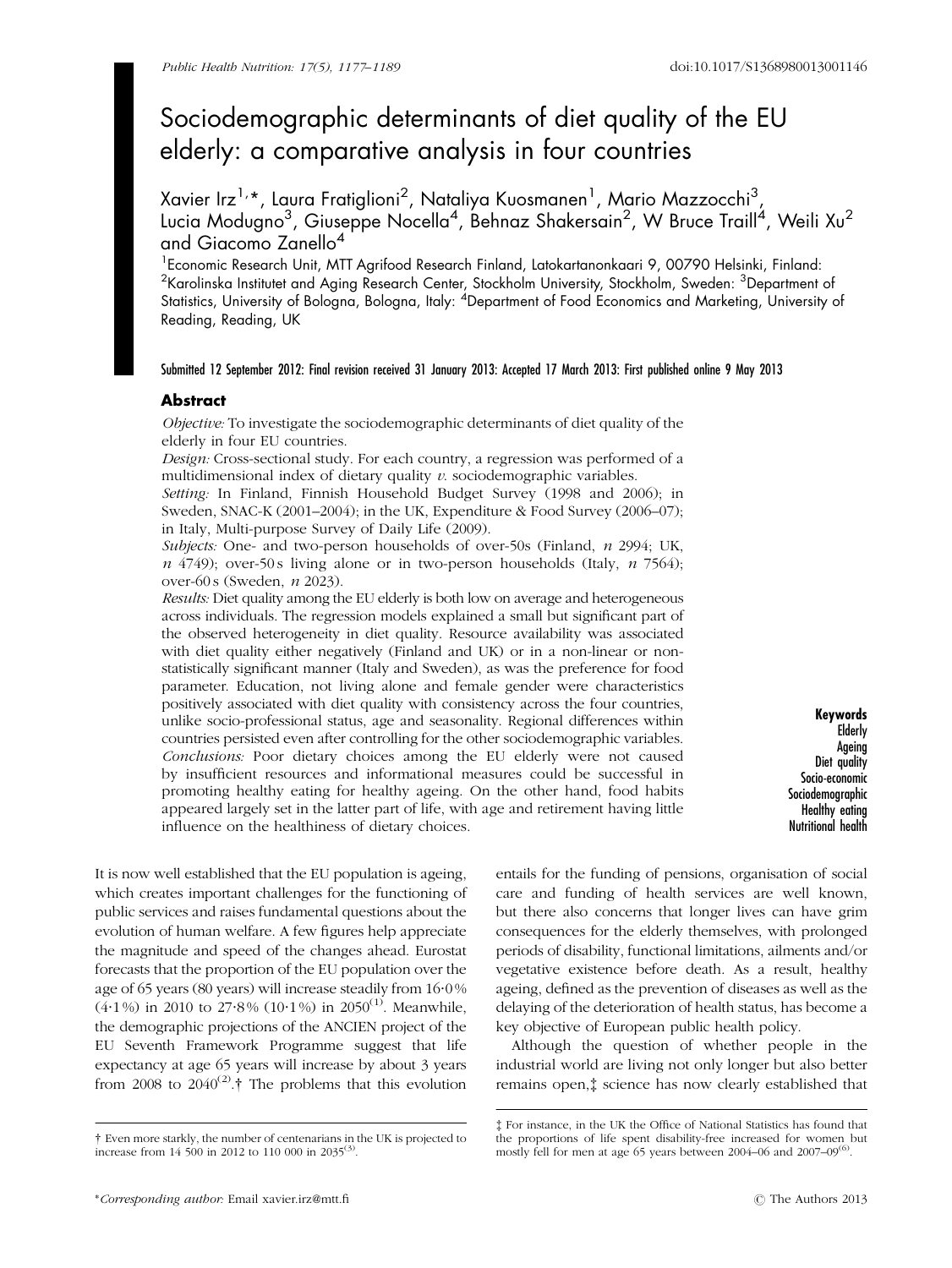ageing processes are fortunately modifiable $^{(4)}$ . In particular, evidence is accumulating that nutrition interacts with the ageing process in numerous ways and it is therefore believed that healthy eating can be used to slow functional declines and the onset of age-related chronic diseases<sup> $(5)$ </sup>. However, in addition to robust scientific assessment of the nutrition–ageing relationship, effective nutritional policy for healthy ageing requires a clear understanding of what is driving the elderly to adopt particular diets and what can be done at population or individual level to increase the healthiness of those diets.

Although these questions have been the subject of some research, a literature review indicates some important gaps in knowledge: only a small number of studies have investigated the EU elderly specifically and, while research so far has identified a large number of potential drivers of diet quality and food choices among the elderly, the influence of each factor is rarely quantified and identified ceteris paribus. This makes interpretation of the observed associations difficult because of possible confounding and, as a result, the fundamental barriers to the adoption of healthy diets remain unclear. For instance, an unconditional positive association between income and diet quality cannot establish whether poor diets are driven by a lack of resources or limited education, as the latter is strongly correlated with the former. While recognising the merits of unconditional analysis for targeting policies<sup> $(7)$ </sup>, we believe that the conditional approach that we follow brings more insights for the design of policies to promote healthy eating (e.g. choice of income transfer  $v$ . informational campaign).

Against this background, the present paper analyses the economic, social and demographic determinants of diet quality among elderly individuals in four EU countries, namely the UK, Italy, Sweden and Finland.

### Materials and methods

# Index of dietary quality

Although many studies have investigated the determinants of diet quality by focusing on a single dietary component (e.g. saturated fat, fruit and vegetable intake), a more holistic approach considering the entire diet seems preferable in order to guide policy<sup>[\(8\)](#page-11-0)</sup>. Multidimensional indices of diet quality have therefore been developed, with a large number of variants reflecting somewhat arbitrary choices regarding the foods and nutrients included and the aggregation procedure (e.g. cut-off values, scoring methods) as described in the detailed reviews of Kant<sup>[\(9\)](#page-11-0)</sup> and Waijers *et al.*<sup>[\(10\)](#page-11-0)</sup>. The choice of index is difficult as none has been shown to be more strongly associated with health outcomes $<sup>(10)</sup>$ , but four original</sup> indices (Healthy Eating Index, Diet Quality Index (DQI), Mediterranean Diet Score, Healthy Eating Indicator) have been validated and used most extensively. Ultimately, based on these reviews, data availability and the objective of ensuring consistency across the country data sets, the DQI of Patterson *et al.*<sup>[\(11\)](#page-11-0)</sup> was selected. As our investigation was part of the large EU-funded NU-AGE project on healthy ageing, this choice was also discussed and agreed within the project with experts in nutrition of the elderly. The following important modifications were then made to the original DQI.

- 1. For each of its components, the original DQI takes only integer values of 0, 1 and 2. This creates arbitrary discontinuities and we therefore preferred to build each component as a continuous piece-wise linear function between the minimum value, set at 0, and the maximum value, set at 10.
- 2. The original DQI was based on the US nutritional recommendations, which do not suit the European context. It was therefore adjusted in view of the Finnish Nutritional Recommendations.\*

[Table 1](#page-2-0) describes the specific criteria used to define the bounds of the eight components of the DQI, which covers intakes of macronutrients (total fat, saturated fat, protein and carbohydrate), cholesterol, minerals (sodium and calcium) and fruits and vegetables. The score takes a value between 0 and 80.

The Italian data set only provides a dietary record at a high level of product aggregation. This information is not detailed enough to allow calculation of some of the components of the DQI focusing on micronutrients (e.g. calcium). Hence, the alternative Recommendation Compliance Index (RCI) of Mazzocchi et al.<sup>[\(12\)](#page-11-0)</sup> was used to measure diet quality on the Italian data, as this index is based on relative dietary composition (e.g. shares of energy intake from various nutrients) and its distance from the recommended WHO diet. While this complicates the comparison of results across countries, a check on the UK data that allows computation of both indices indicated a significant and high degree of correlation between RCI and DQI scores.<sup>†</sup>

#### Data

A data mapping exercise covering the four countries as well as the EU was carried out in order to identify secondary data sets suitable for the analysis. The key selection criteria included the number of observations specifically on older individuals, year of collection, comprehensiveness of the food and nutrient intake data, and extensiveness of the socio-economic information collected. On that basis, we selected the four data sets described succinctly in [Table 2.](#page-3-0) With one exception in the

<sup>\*</sup> We did not adjust the definition of the DQI to reflect the recommendations in each of the four countries because this would have made comparison of the country-level results difficult. Given that our focus is on heterogeneity of diets, the choice of the benchmark recommendations has a negligible impact on the results.

<sup>&</sup>lt;sup>†</sup> The correlation coefficient was 0.70.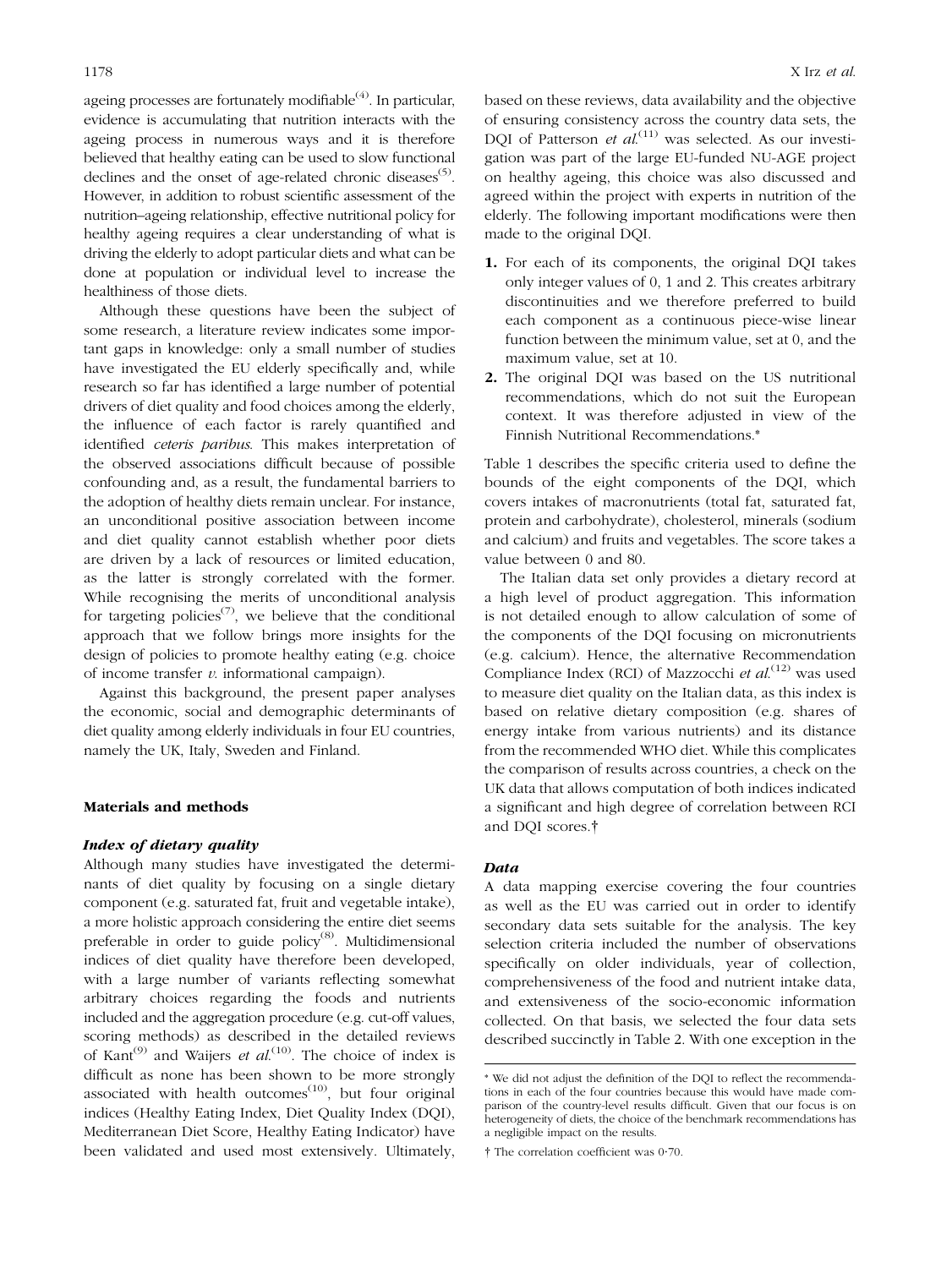#### <span id="page-2-0"></span>Table 1 Diet quality indices

|                                                                                                                                                   | Diet Quality Index (DQI)                                                         |                                                                                                                              |                                                                                                                           |
|---------------------------------------------------------------------------------------------------------------------------------------------------|----------------------------------------------------------------------------------|------------------------------------------------------------------------------------------------------------------------------|---------------------------------------------------------------------------------------------------------------------------|
| Component                                                                                                                                         | Range of<br>score                                                                | Criterion for<br>max score<br>of 10                                                                                          | Criterion for<br>min score<br>of 0                                                                                        |
| 1. Total fat<br>2. Saturated fat<br>3. Cholesterol<br>4. Sodium<br>5. Calcium<br>6. Fruits and vegetables<br>7. Protein<br>8. Total carbohydrates | $0 - 10$<br>$0 - 10$<br>0-10<br>$0 - 10$<br>0–10<br>0–10<br>$0 - 10$<br>$0 - 10$ | $<$ 30 E%<br>$<$ 10 E% $\,$<br>$<$ 300 mg/d<br>$<$ 2000 mg/d<br>$\geq$ 800 mg/d<br>5 servings/d<br>$\leq$ 100% DRI<br>≥55 E% | >40 E%<br>$>13.3$ E%<br>$>$ 400 mg/d<br>$>$ 2800 mg/d<br>$<$ 533 mg/d<br>$\leq$ 2 servings/d<br>$>$ 150% DRI<br>$<$ 37 E% |
| Recommendation Compliance Index (RCI, Italy)                                                                                                      |                                                                                  |                                                                                                                              |                                                                                                                           |
| Component                                                                                                                                         |                                                                                  | Criterion to meet recommendation<br>$(score = 1)$                                                                            |                                                                                                                           |
| 1. Fats<br>2. Saturated fat                                                                                                                       |                                                                                  | 15-30 E%<br>$<$ 10 E%                                                                                                        |                                                                                                                           |

3. Trans-fats  $\leq 1$  E%  $\leq 4$  Carbohydrate  $55-75$  E% 4. Carbohydrate<br>5. Protein 5. Protein 10–15 E%<br>6. Fruits and vegetables 5 servings/d (or 4 5 servings/d (or 400 a/d) 7. Raw sugar  $\leq 10$  E%

E%, percentage of energy; DRI, Dietary Reference Intake.

case of Sweden, the data were not derived from surveys targeting the elderly specifically and it was therefore necessary to define a minimum age of eligible individuals. Although the traditional definition of the elderly sets an age limit of 65 years, we decided to lower that limit to 50 years to provide a basis for comparison of elderly and non-elderly households/individuals. Another reason for this age limit was that we also wanted to understand the potential impact of retirement on food choices and diet quality, which requires data on both retired and active individuals.\* A broader age bracket also allowed us to better appreciate the impact of ageing on diet quality, while giving us larger samples.<sup>†</sup> For Finland and the UK, the data recorded information at the level of the household rather than the individual and, in those cases, only one- and two-person households formed of individuals over the age limit were selected.<sup>†</sup> In order to improve consistency, individual data taken from the Italian data set only included those aged above 50 years who lived alone or in two-person households. Finally, in order to limit the influence of outliers on the results, observations with extreme values for the eight nutrient (or food) intakes entering the DQI were excluded by removing the 1 % tail of the distribution on each side.

## Multivariate regression analysis

Given the high level of correlation among sociodemographic variables (e.g. education and income), multivariate regression models were used to quantify the association of each variable to diet quality ceteris paribus. Further, a common model was defined for the four samples in order to maximise comparability of results and ease of interpretation. The exact selection of explanatory variables was guided by existing literature as well as availability of particular data in the four samples, resulting in the model defined in the left column of [Table 3](#page-4-0). Some important remarks are in order.

- 1. Although resource availability is often mentioned as a key driver of the food choices of the elderly, constructing a related variable for empirical analysis raises several difficulties. Income is not particularly appropriate to measure the resources available for consumption because pensioners often fund their expenses from savings. Meanwhile, the food budget is itself endogenous in the sense that it results from a choice, so that regression models including that variable may be spurious. Ultimately, resource availability was measured by total consumption expenditure where possible (UK and Finnish samples) with two adjustments. First, in multi-individual households, economies of scale in consumption were accounted for by dividing total household expenditure by the number of consumption units (rather than individuals) as defined by the Organisation for Economic Co-operation and Development.§ Second, the expenditure variable entered the model in logarithmic terms to accommodate the broad range of the data.
- 2. The Italian and Swedish data sets measure financial resources only through answers to qualitative questions, which were included through appropriate dummy variables.<sup>||</sup>
- 3. In the two data sets that measure expenses quantitatively, it was possible to build a preference for food variable defined as the share of total expenditure allocated to food.
- 4. The educational levels, referred to as primary, secondary and tertiary in the text, were defined in each country and introduced into the model through two dummy variables (the reference category in

<sup>\*</sup> We recognise that the term 'elderly' does not describe very well the demographic group over the age of 50 years, but we keep it for convenience and conciseness.

 $\dagger$  A more minor reason relates to the fact that the socio-professional status of individuals over the age of 65 years is often not described in detail, as they are usually lumped together into a 'pensioner' category.

z Hence, in the case of the UK, Italy and Finland, we ignored the elderly individuals living with non-elderly individuals. For Finland, the available data allowed us to calculate that a large majority of those aged 65 years and over in the sample belonged to the types of households selected in the analysis.

y In practice, this means dividing total expenditure of two-person households by 1.5.

I In the Swedish data set, the resource constraint is measured by a yes/no answer to the question 'Do you face difficulties in taking care of your daily expenses?'; in the case of Italy, the respondents were simply asked to characterize their financial resources as being insufficient, poor, adequate or very good.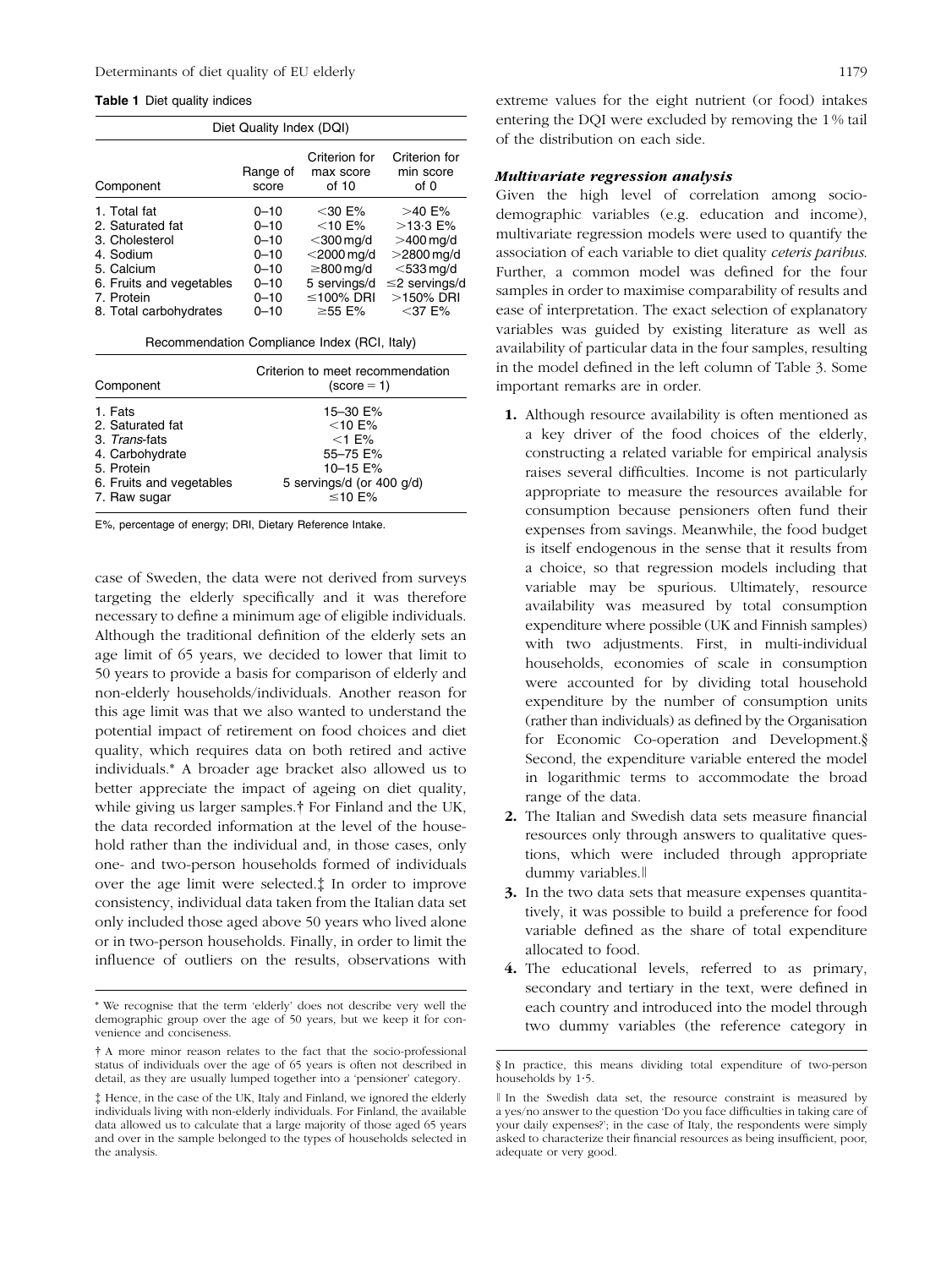|           |                                                                    | General characteristics        |                                       |               | Observations included                                                                    |      |                                                                                                                                                                                                                                                                        | Food data                                       |                                                                                                                                |
|-----------|--------------------------------------------------------------------|--------------------------------|---------------------------------------|---------------|------------------------------------------------------------------------------------------|------|------------------------------------------------------------------------------------------------------------------------------------------------------------------------------------------------------------------------------------------------------------------------|-------------------------------------------------|--------------------------------------------------------------------------------------------------------------------------------|
| Country   | Name                                                               | Level and type                 | Representa-<br>tiveness               | Year(s)       | Criteria                                                                                 | n    | Type                                                                                                                                                                                                                                                                   | Collection                                      | Composition<br>database                                                                                                        |
| <b>UK</b> | Expenditure and<br>Food Survey<br>(EFS)                            | Household,<br>cross-sectional  | Nationally for<br>whole<br>population | 2006 and 2007 | One- and<br>two-person<br>households,<br>age $\geq$ 50 years                             | 4749 | Quantity and<br>expenditure<br>information on<br>food and drinks<br>purchases, more<br>than 500 food<br>codes                                                                                                                                                          | Two-week diary<br>(including food<br>eaten out) | Department for<br>Environment.<br>Food and Rural<br>Affairs                                                                    |
| Finland   | Household Budget<br>Survey                                         | Household,<br>cross-sectional  | Nationally for<br>whole<br>population | 1998 and 2006 | One- and<br>two-person<br>households,<br>age $\geq$ 50 years                             | 2994 | Consumption, 254<br>COCIP codes                                                                                                                                                                                                                                        | Two-week diary<br>plus receipts                 | Fineli                                                                                                                         |
| Italy     | Multi-purpose<br>Survey on Daily<br>Life                           | Individual,<br>cross-sectional | Nationally for<br>whole<br>population | 2009          | Individuals aged<br>$\geq$ 50 years<br>living in<br>one- and<br>two-person<br>households | 7564 | Food frequency,<br>16 aggregate food<br>categories<br>(bakery products,<br>processed meats,<br>poultry, beef,<br>pork, milk, dairy<br>products, eggs,<br>fish, leaf<br>vegetables, other<br>vegetables, fruit,<br>pulses, potatoes,<br>salted snacks.<br>confectionery | Questionnaire,<br>face-to-face<br>interviews    | <b>Italian National</b><br>Institute for<br>Research on<br>Food and<br>Nutrition                                               |
| Sweden    | <b>Swedish National</b><br>Survey on Aging<br>and Care<br>(SNAC-K) | Individual,<br>cross-sectional | Community-<br>based<br>population     | 2001-2004     | Age $\geq 60$ years,<br>living either at<br>home or<br>institutions                      | 2023 | Semi-quantitative<br><b>FFQ</b>                                                                                                                                                                                                                                        | Self-administered<br>at first visit             | <b>National Food</b><br>Composition<br>database, using<br>the software<br><b>MATS (Rudans</b><br>Lättdata, Västerå,<br>Sweden) |

#### <span id="page-3-0"></span>**Table 2** Characteristics of the four data sets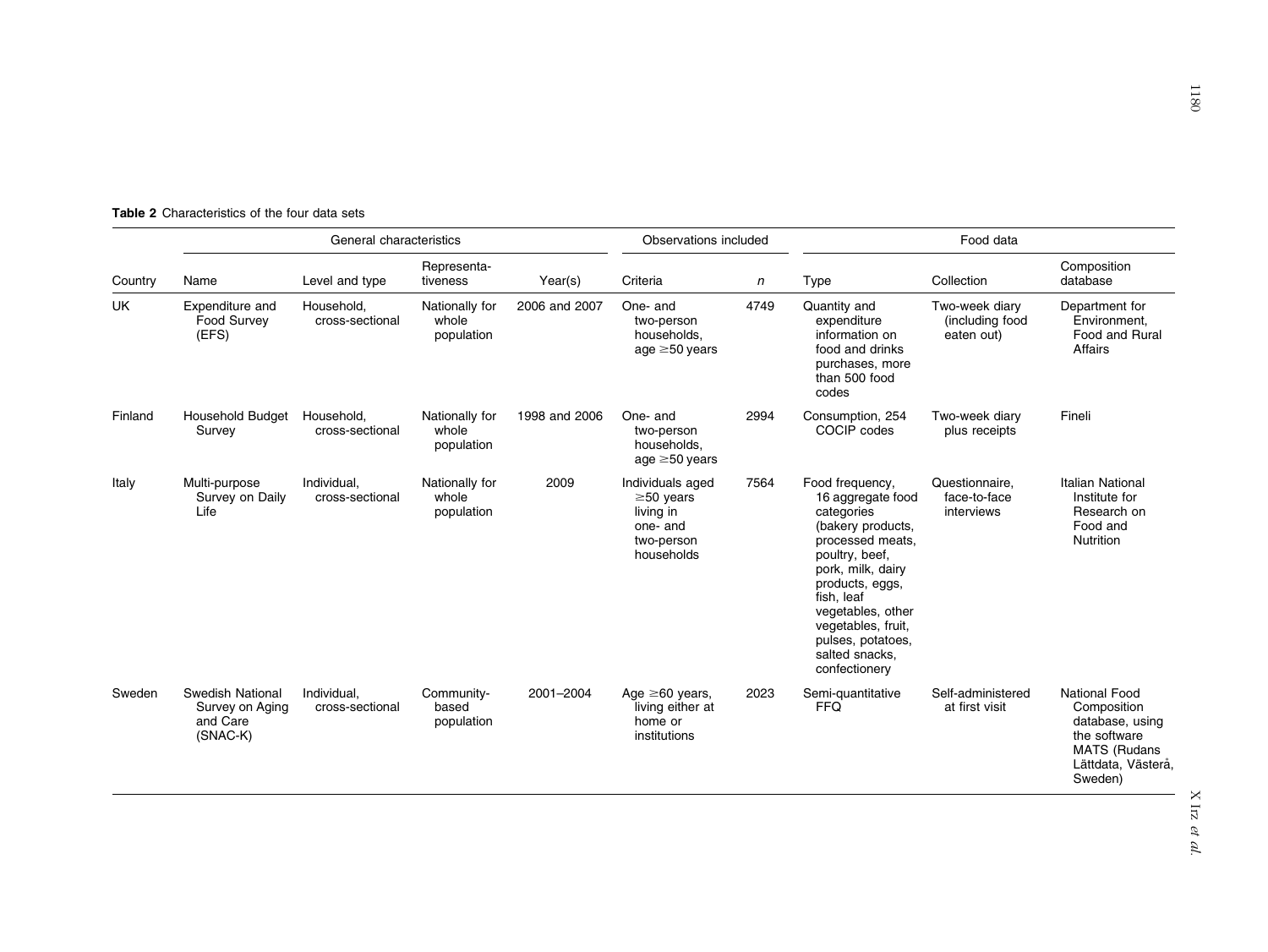#### <span id="page-4-0"></span>Table 3 Determinants of diet quality in the UK

|                              |                      |        |                |       | Macronutrients     |       |                 |        |             |       | Other               |        |                |        |                 |        |             |        |              |         |
|------------------------------|----------------------|--------|----------------|-------|--------------------|-------|-----------------|--------|-------------|-------|---------------------|--------|----------------|--------|-----------------|--------|-------------|--------|--------------|---------|
|                              | Total energy, log(.) |        | Total fat (E%) |       | Saturated fat (E%) |       | Protein, log(.) |        | CHO (E%)    |       | Cholesterol, log(.) |        | Sodium, log(.) |        | Calcium, log(.) |        | F&V, log(.) |        | DQI          |         |
|                              | β                    | SE     | ß              | SE    | B                  | SE    | β               | SE     | Β           | SE    | ß                   | SE     | ß              | SE     | $\beta$         | SE     | ß           | SE     | β            | SE      |
| Constant                     | 139-110***           | 31.321 | 8.828          | 4.518 | $7.649**$          | 2.199 | 52.800***       | 31.213 | $9.852*$    | 5.296 | 96.872***           | 36.844 | 76-114*        | 33.685 | $135.077***$    | 32.582 | 544.821     | 51.064 | 2575-929*    | 863-450 |
| Log (total expenditure/CU)   | $0.215***$           | 0.019  | $0.006*$       | 0.002 | $0.003*$           | 0.001 | $0.231***$      | 0.019  | $-0.008***$ | 0.003 | $0.234***$          | 0.022  | $0.218***$     | 0.020  | $0.185***$      | 0.020  | $0.324***$  | 0.030  | $-3.835***$  | 0.485   |
| Food share of expenditure    | $3.130***$           | 0.197  | $0.118***$     | 0.027 | $0.047***$         | 0.013 | $3.265***$      | 0.197  | $-0.022$    | 0.033 | $3.326***$          | 0.229  | $3.139***$     | 0.207  | $2.713***$      | 0.203  | $3.498***$  | 0.332  | $-56.772***$ | 5.113   |
| Household type (ref. Couple) |                      |        |                |       |                    |       |                 |        |             |       |                     |        |                |        |                 |        |             |        |              |         |
| Male alone                   | $0.094***$           | 0.023  | $-0.002$       | 0.003 | $-0.001$           | 0.002 | $0.095***$      | 0.023  | $-0.005$    | 0.004 | $0.098***$          | 0.027  | $0.119***$     | 0.025  | $0.069***$      | 0.024  | 0.033       | 0.038  | $-1.772***$  | 0.649   |
| Female alone                 | $0.050***$           | 0.019  | $-0.000$       | 0.003 | 0.001              | 0.001 | $0.050***$      | 0.019  | $0.006*$    | 0.003 | 0.033               | 0.022  | $0.051**$      | 0.020  | $0.044**$       | 0.019  | 0.035       | 0.031  | $-1.443***$  | 0.507   |
| Education (ref. Primary)     |                      |        |                |       |                    |       |                 |        |             |       |                     |        |                |        |                 |        |             |        |              |         |
| Tertiary                     | $-0.015$             | 0.019  | $-0.003$       | 0.003 | $-0.002$           | 0.001 | $-0.012$        | 0.019  | 0.003       | 0.003 | $-0.019$            | 0.023  | $-0.023$       | 0.021  | $-0.023$        | 0.020  | $0.113***$  | 0.030  | $0.902*$     | 0.533   |
| Employment (ref. Pensioner)  |                      |        |                |       |                    |       |                 |        |             |       |                     |        |                |        |                 |        |             |        |              |         |
| Self-employed                | $-0.015$             | 0.036  | $-0.001$       | 0.005 | 0.003              | 0.003 | 0.008           | 0.037  | $-0.001$    | 0.006 | 0.016               | 0.043  | 0.008          | 0.039  | $-0.007$        | 0.038  | $-0.012$    | 0.062  | 0.252        | 1.081   |
| Manager                      | $-0.057$             | 0.046  | $-0.016*$      | 0.006 | $-0.004$           | 0.003 | $-0.048$        | 0.045  | 0.010       | 0.008 | $-0.057$            | 0.054  | $-0.047$       | 0.051  | $-0.067$        | 0.044  | 0.047       | 0.066  | $2.641**$    | 1.306   |
| Emplovee                     | 0.005                | 0.024  | $-0.000$       | 0.003 | 0.001              | 0.002 | 0.018           | 0.024  | $-0.003$    | 0.004 | 0.019               | 0.028  | 0.038          | 0.026  | $-0.018$        | 0.025  | $-0.068$    | 0.041  | $-0.890$     | 0.650   |
| Age (ref. 50-54 years)       |                      |        |                |       |                    |       |                 |        |             |       |                     |        |                |        |                 |        |             |        |              |         |
| 55-60 years                  | $-0.017$             | 0.030  | 0.005          | 0.004 | 0.001              | 0.002 | $-0.010$        | 0.030  | $-0.005$    | 0.005 | $-0.000$            | 0.035  | $-0.011$       | 0.032  | $-0.022$        | 0.031  | 0.043       | 0.049  | $-1.151$     | 0.832   |
| $60 - 65$ years              | 0.014                | 0.029  | 0.001          | 0.004 | 0.001              | 0.002 | 0.009           | 0.029  | $-0.003$    | 0.005 | 0.049               | 0.034  | 0.014          | 0.031  | $-0.015$        | 0.030  | 0.032       | 0.049  | $-1.246$     | 0.793   |
| 65-70 years                  | $-0.060$             | 0.031  | $-0.001$       | 0.004 | 0.002              | 0.002 | $-0.043$        | 0.030  | $-0.000$    | 0.005 | $-0.015$            | 0.036  | $-0.050$       | 0.033  | $-0.075**$      | 0.032  | 0.040       | 0.052  | 0.033        | 0.880   |
| 70-75 years                  | $-0.019$             | 0.032  | 0.002          | 0.005 | 0.004              | 0.002 | $-0.024$        | 0.032  | 0.002       | 0.005 | 0.001               | 0.038  | $-0.028$       | 0.034  | $-0.028$        | 0.033  | 0.062       | 0.054  | $-0.227$     | 0.905   |
| 75-80 years                  | $-0.043$             | 0.034  | $-0.002$       | 0.005 | 0.003              | 0.002 | $-0.043$        | 0.034  | 0.003       | 0.006 | 0.003               | 0.039  | $-0.020$       | 0.036  | $-0.046$        | 0.034  | 0.082       | 0.056  | 0.355        | 0.949   |
| >80 years                    | $-0.120***$          | 0.035  | 0.001          | 0.005 | $0.007***$         | 0.002 | $-0.120***$     | 0.035  | 0.000       | 0.006 | $-0.063$            | 0.040  | $-0.131***$    | 0.038  | $-0.135***$     | 0.036  | 0.013       | 0.060  | 1.317        | 0.946   |
| Year (ref. 2007)             |                      |        |                |       |                    |       |                 |        |             |       |                     |        |                |        |                 |        |             |        |              |         |
| 2006                         | $-0.012$             | 0.022  | 0.000          | 0.003 | $-0.000$           | 0.002 | $-0.012$        | 0.022  | 0.001       | 0.004 | $-0.010$            | 0.026  | 0.018          | 0.024  | 0.022           | 0.023  | 0.007       | 0.037  | 0.052        | 0.604   |
| Quarter (ref. Quarter 4)     |                      |        |                |       |                    |       |                 |        |             |       |                     |        |                |        |                 |        |             |        |              |         |
| Quarter 1                    | $-0.044**$           | 0.022  | 0.006          | 0.003 | 0.003              | 0.002 | $-0.022$        | 0.022  | $-0.005$    | 0.004 | $-0.036$            | 0.026  | $-0.001$       | 0.023  | $-0.002$        | 0.023  | 0.033       | 0.036  | $-0.281$     | 0.607   |
| Quarter 2                    | $-0.033$             | 0.022  | 0.002          | 0.003 | 0.002              | 0.002 | $-0.012$        | 0.022  | $-0.002$    | 0.004 | $-0.020$            | 0.026  | $-0.002$       | 0.024  | 0.003           | 0.022  | 0.054       | 0.035  | $-0.301$     | 0.601   |
| Quarter 3                    | $-0.067***$          | 0.016  | $0.005**$      | 0.002 | $-0.004***$        | 0.001 | $-0.075***$     | 0.016  | $-0.005$    | 0.003 | $-0.097***$         | 0.018  | $-0.039*$      | 0.017  | $-0.065***$     | 0.016  | $-0.273***$ | 0.025  | $-1.244***$  | 0.431   |
| $R^2$                        | 8.4%                 |        | 1.3%           |       | $1.9\%$            |       | 9.3%            |        | 1.2%        |       | 7.1%                |        | 7.6%           |        | 6.3%            |        | 8.3%        |        | 4.0%         |         |

E%, percentage of energy; CHO, carbohydrate; F&V, fruits and vegetables; DQI, Diet Quality Index; CU, consumption unit; ref., reference category.

\*\*\*Statistically significant at 1% level; \*\*statistically significant at 5% level; \*statistically significant at 10% level; coefficients of regional dummy variables not reported.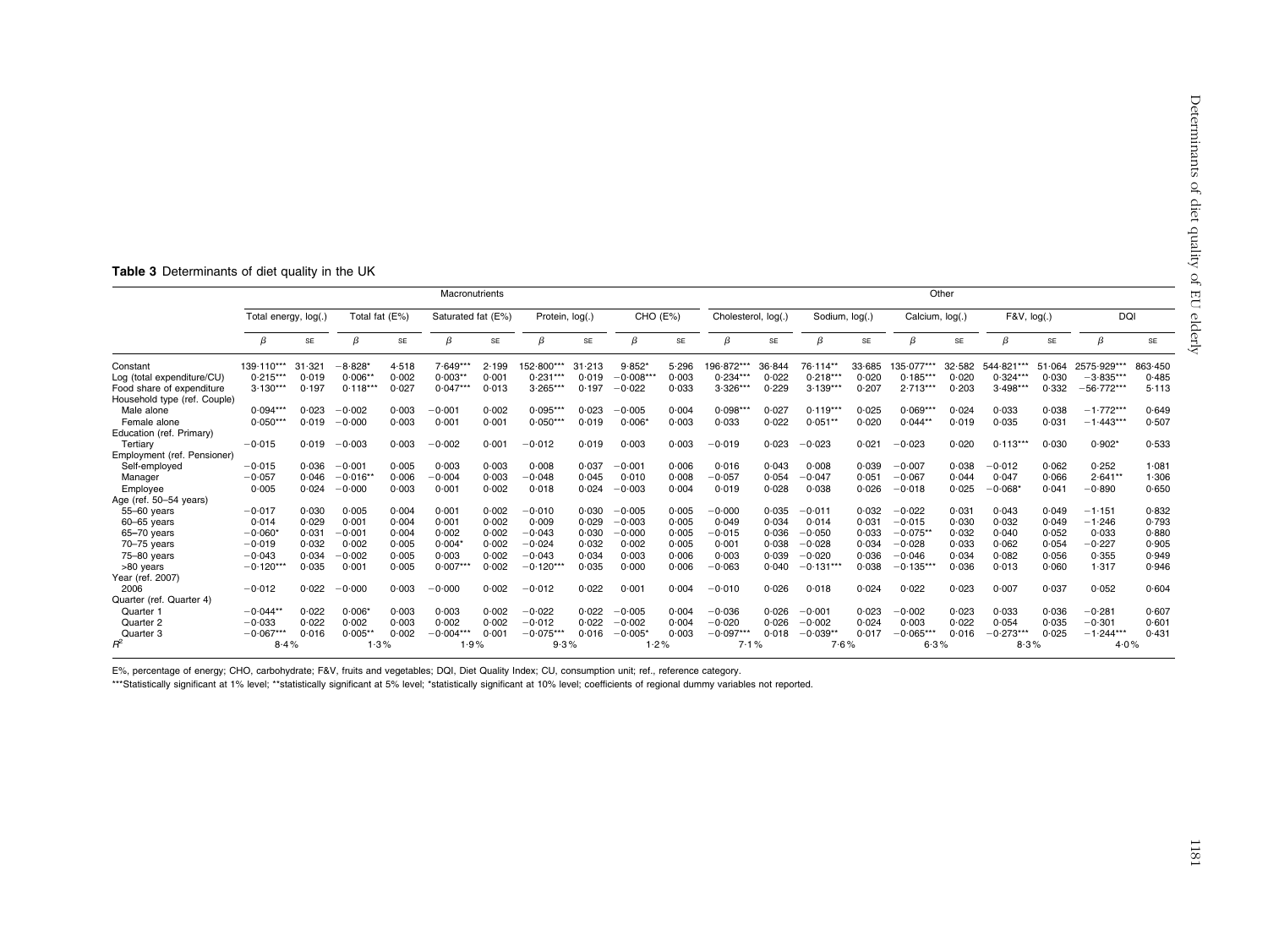[Table 3](#page-4-0) corresponding to those having achieved at most a primary level of education).

- 5. The definition of socio-professional categories varies across countries but the reference group used to build the dummy variables corresponds to pensioners. The Swedish data set differs from the others in that it only covers individuals over the age of 60 years who are almost all pensioners and, in that case, socioprofessional category refers to the pre-retirement status.
- 6. Household structure is described by a dummy variable distinguishing those living alone from others (the reference category in [Table 3](#page-4-0) being couples).
- 7. The gender dummy in [Table 3](#page-4-0) takes males as the reference group.
- 8. To allow for potentially non-linear relationships, age enters the model through dummies for 5-year age brackets, the reference corresponding to the youngest age group.
- 9. Regional and quarterly dummies are also introduced. For the latter, the fourth quarter is taken as reference for comparison.
- 10. In the two data sets with repeated cross-sections, a year dummy is also introduced.

#### Results

On the basis of the calculated index, diet quality of the elderly in the four countries is both relatively poor and heterogeneous. From a maximum achievable score of 80, the mean score in the sample is 50 in Sweden, 36 in Finland and 60 in the UK, with few individuals achieving the maximum score. The distributions of the index in the four samples are in each case wide, indicating that diet quality varies greatly within each population. However, a closer look at the sub-components of the DQI reveals that the nutritional problems underlying the relatively low DQI scores are not necessarily the same across countries. In Finland, excess consumption of salt and saturated fat appears particularly problematic, while underconsumption of fruits and vegetables represents a larger problem in Sweden.

Next, the regression analysis seeks to explain variation in diet quality within each sample by sociodemographic variables. The full regression results are presented in [Tables 3–](#page-4-0)[6](#page-8-0) separately for each country. In all four countries, several sociodemographic variables explain diet quality of the elderly in a statistically significant manner, but the overall explanatory power of the models remains modest: the  $\mathbb{R}^2$  statistic varies from 4% for the UK and Italy to 10 % for Sweden and Finland. The low explanatory power of the models, which is not unusual given the cross-sectional nature of the data, could be caused by measurement errors, the omission of important variables or inherent and unobserved heterogeneity (for instance related to tastes). However, we also note that, for all four

countries, total energy consumption is much better explained than diet quality. One potential reason is that diet quality affects well-being (i.e. what economists call 'utility') only indirectly, while the choice of energy intake, which determines satiation of hunger, has a more direct impact on utility. Previous authors have used a similar argument to explain why models of demand for macronutrients usually perform much better than corresponding models for micronutrients $(13,14)$ .

However, we also note similarities across the four countries in the way that each sociodemographic variable associates with diet quality. In the UK and Finland, the coefficient of the variable 'resource availability' is significant at the 1 % level but the direction of the effect is unexpected: relatively better-off households adopt, ceteris paribus, diets of relatively poorer quality. The result is explained mainly by a greater share of energy derived from fat and saturated fat and the larger consumption of cholesterol and sodium as total expenditure increases. Those changes influence diet quality negatively and dominate the positive effect of an increase in the consumption of fruits, vegetables and calcium as expenditure rises. For the other two countries, the resource constraint is not found to be significant (Sweden) or monotonically associated with diet quality (Italy) but we note that in both cases, the variable is self-assessed and measured imperfectly.

The variable 'preference for food' defined in the previous section is also very significantly and negatively associated with diet quality in the two samples that allow its measurement (corresponding to the UK and Finland). Hence, elderly households that allocate relatively more of their resources to food consumption, holding total expenditure constant, achieve a relatively lower DQI. The explanation lies mainly with a larger share of energy derived from fat and an increase in the consumption of cholesterol as the share of expenditure allocated to food expands. The qualitative variables used to measure resource availability in Italy and Sweden do not permit the construction of a comparable variable measuring the elderly's preference for food.

Next, the association between education and diet quality is investigated. Taking individuals having at most completed primary school as a reference, it is found in all four countries that achieving a tertiary level of education is associated with higher diet quality. In the case of Italy, the result extends to secondary education. Hence, there is evidence that the better-educated elderly make healthier food choices and that the effect is not due to the correlates of education, such as higher income, which are controlled for. Although the exact underlying mechanisms seem different in the four samples, the relatively higher consumption of fruits and vegetables of the more-educated elderly emerges in all four countries and, in the two Nordic countries, the analysis also reveals that education is associated with lower consumption of saturated fat.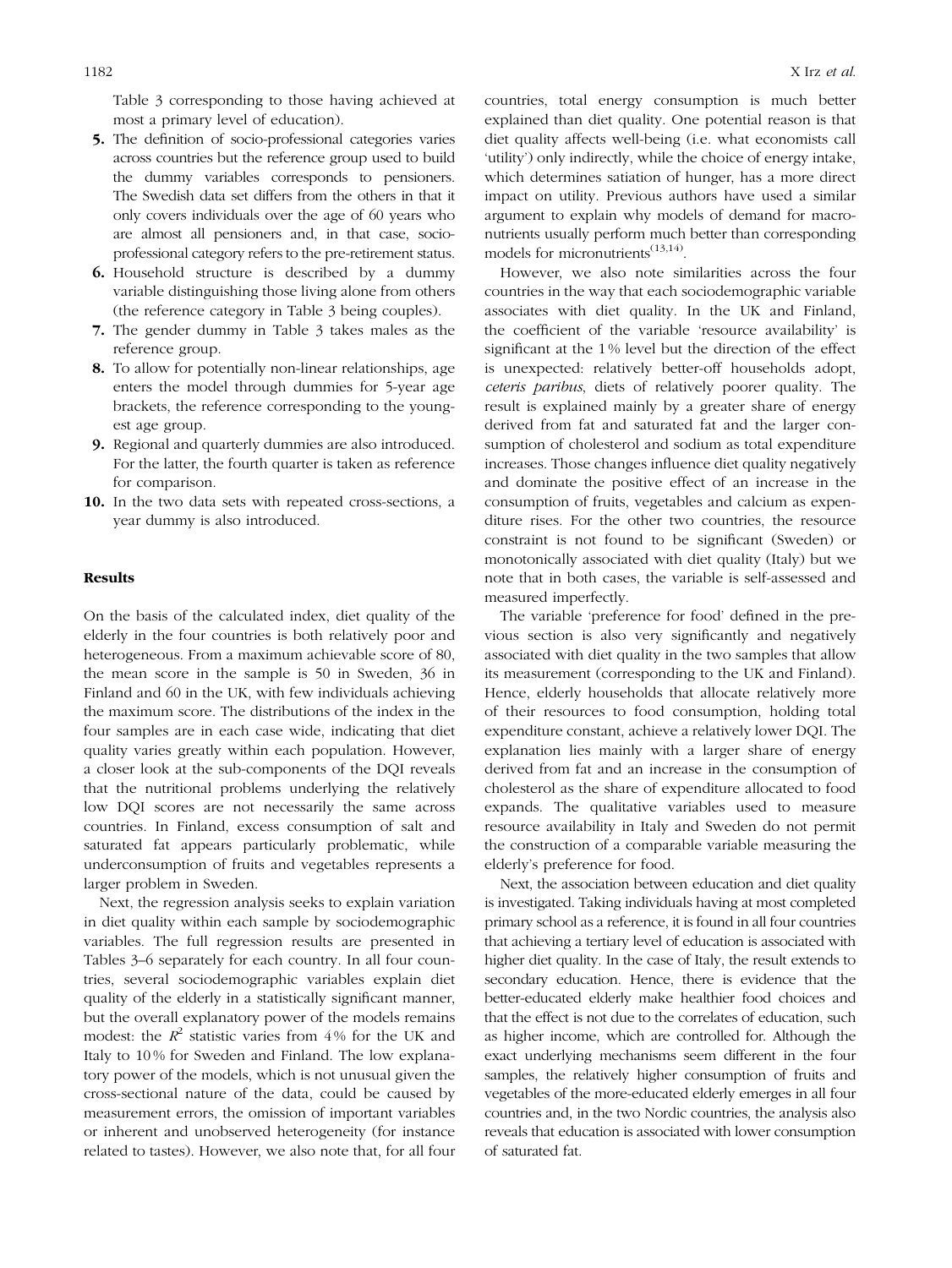#### Table 4 Determinants of diet quality in Italy

|                                         | Macronutrients       |           |                   |           |                    |           |                         |           |                    |           |                     |           | Other        |           |            |       |  |  |  |  |
|-----------------------------------------|----------------------|-----------|-------------------|-----------|--------------------|-----------|-------------------------|-----------|--------------------|-----------|---------------------|-----------|--------------|-----------|------------|-------|--|--|--|--|
|                                         | Total energy, log(.) |           | Total fat $(E%)$  |           | Saturated fat (E%) |           | Protein, log(.)         |           | CHO (E%)           |           | Cholesterol, log(.) |           | F&V portions |           | RCI        |       |  |  |  |  |
|                                         | β                    | <b>SE</b> | β                 | <b>SE</b> | β                  | <b>SE</b> | β                       | <b>SE</b> | β                  | <b>SE</b> | β                   | <b>SE</b> | β            | <b>SE</b> | β          | SE    |  |  |  |  |
| Constant                                | $3.158***$           | 0.009     | 20.819*** 0.366   |           | 9.996***           | 0.211     | $2.452***$              |           | $0.010$ 59.296***  | 0.511     | $2.305***$          | 0.025     | $2.299***$   | 0.105     | $0.715*$   | 0.008 |  |  |  |  |
| Financial resources (ref. Insufficient) |                      |           |                   |           |                    |           |                         |           |                    |           |                     |           |              |           |            |       |  |  |  |  |
| Poor                                    | $0.026***$           | 0.007     | $0.557**$         | 0.257     | $0.281*$           | 0.148     | $0.029***0.007 -0.654*$ |           |                    | 0.359     | $0.055***$          | 0.018     | 0.093        | 0.074     | $0.011*$   | 0.006 |  |  |  |  |
| Adequate                                | $0.032***$           | 0.007     | $0.824***$        | 0.257     | $0.441***$         | 0.148     | $0.036**$               |           | $0.007 - 0.940***$ | 0.358     | $0.070***$          | 0.018     | $0.262***$   | 0.074     | $0.024**$  | 0.006 |  |  |  |  |
| Very good                               | $0.031*$             | 0.016     | $1.239**$         | 0.615     | 0.552              | 0.354     | $0.047***$ 0.016        |           | $1.921**$          | 0.857     | $0.099**$           | 0.042     | 0.129        | 0.176     | 0.015      | 0.014 |  |  |  |  |
| Household type (ref. Couple)            |                      |           |                   |           |                    |           |                         |           |                    |           |                     |           |              |           |            |       |  |  |  |  |
| Male alone                              | $0.017***$           | 0.004     | $-0.241$          | 0.165     | -0.194**           | 0.095     | $0.020***$              | 0.004     | 0.051              | 0.230     | $0.020*$            | 0.011     | $-0.366$ *   | 0.047     | $-0.025*$  | 0.004 |  |  |  |  |
| Female alone                            | $-0.060***$          | 0.004     | $0.338**$         | 0.137     | $0.250***$         | 0.079     | $-0.068**$              | 0.004     | 0.071              | 0.191     | $-0.069***$         | 0.009     | $-0.030$     | 0.039     | $-0.009*$  | 0.003 |  |  |  |  |
| Education (ref. Primary)                |                      |           |                   |           |                    |           |                         |           |                    |           |                     |           |              |           |            |       |  |  |  |  |
| Secondary                               | $0.011***$           | 0.003     | $0.339***0.124$   |           | $0.140*$           | 0.071     | $10.013***$             | 0.003     | $-0.419**$         | 0.172     | $0.018**$           | 0.009     | $0.198***$   | 0.035     | $0.015**$  | 0.003 |  |  |  |  |
| Tertiarv                                | $-0.008$             | 0.006     | $0.650***0.240$   |           | $0.289**$          | 0.138     | $-0.004$                | 0.006     | $-0.845**$         | 0.335     | $-0.030*$           | 0.017     | $0.462***$   | 0.069     | $0.029**$  | 0.006 |  |  |  |  |
| Employment (ref. Retired)               |                      |           |                   |           |                    |           |                         |           |                    |           |                     |           |              |           |            |       |  |  |  |  |
| Self-employed                           | 0.006                | 0.006     | $0.662***0.214$   |           | $0.298**$          | 0.123     | 0.011                   | 0.006     | $-0.890***$        | 0.299     | 0.018               | 0.015     | $-0.002$     | 0.061     | $-0.000$   | 0.005 |  |  |  |  |
| Manager                                 | $-0.009$             | 0.011     | $0.784*$          | 0.427     | $0.432*$           | 0.246     | $-0.005$                | 0.011     | $-0.928$           | 0.596     | 0.012               | 0.030     | $-0.371**$   | 0.122     | $-0.029*$  | 0.010 |  |  |  |  |
| Employee                                | $-0.017***$          | 0.005     | $0.665***$        | 0.175     | $0.344***$         | 0.100     | $-0.016**$              | 0.005     | $-0.672***$        | 0.243     | $-0.023*$           | 0.012     | $-0.123**$   | 0.050     | $-0.013*$  | 0.004 |  |  |  |  |
| Age (ref. 50-54 years)                  |                      |           |                   |           |                    |           |                         |           |                    |           |                     |           |              |           |            |       |  |  |  |  |
| 55-60 years                             | $-0.018***$          | 0.006     | $-0.392$          | 0.250     | $-0.089$           | 0.144     | $-0.011$                | 0.007     | 0.019              | 0.349     | $-0.023$            | 0.017     | 0.129        | 0.072     | 0.008      | 0.006 |  |  |  |  |
| $60 - 65$ years                         | $-0.012*$            | 0.007     | $-0.600**$        | 0.256     | $-0.124$           | 0.147     | $-0.003$                | 0.007     | 0.151              | 0.357     | $-0.021$            | 0.018     | $0.146*$     | 0.073     | 0.010      | 0.006 |  |  |  |  |
| $65 - 70$ years                         | $-0.015**$           | 0.007     | $-0.666**$        | 0.263     | 0.069              | 0.151     | 0.003                   | 0.007     | $-0.187$           | 0.367     | $-0.016$            | 0.018     | 0.122        | 0.075     | 0.008      | 0.006 |  |  |  |  |
| 70-75 years                             | $-0.012*$            | 0.007     | $-0.981***$       | 0.271     | $-0.216$           | 0.156     | 0.002                   | 0.007     | 0.360              | 0.379     | $-0.009$            | 0.019     | 0.088        | 0.078     | 0.007      | 0.006 |  |  |  |  |
| 75-80 years                             | $-0.014*$            | 0.007     | $-0.581**$        | 0.279     | 0.058              | 0.161     | 0.000                   | 0.007     | $-0.097$           | 0.389     | $-0.014$            | 0.019     | 0.011        | 0.080     | $-0.000$   | 0.006 |  |  |  |  |
| $>80$ years                             | $-0.017**$           | 0.007     | $-0.754***$ 0.278 |           | 0.062              | 0.160     | $-0.002$                | 0.007     | 0.002              | 0.388     | $-0.033*$           | 0.019     | $-0.092$     | 0.080     | $-0.010$   | 0.006 |  |  |  |  |
| Region (ref. North-West)                |                      |           |                   |           |                    |           |                         |           |                    |           |                     |           |              |           |            |       |  |  |  |  |
| North-East                              | 0.004                | 0.004     | $-0.043$          | 0.154     | 0.031              | 0.088     | 0.003                   | 0.004     | 0.080              | 0.214     | 0.002               | 0.011     | $0.103**$    | 0.044     | $0.009**$  | 0.004 |  |  |  |  |
| Central                                 | 0.002                | 0.004     | $-1.498***$       | 0.164     | $-0.886***$        | 0.095     | 0.001                   | 0.004     | $1.490***$         | 0.229     | $-0.009$            | 0.011     | 0.062        | 0.047     | $0.011**$  | 0.004 |  |  |  |  |
| South                                   | $-0.015***$          | 0.004     | $-1.826***$       | 0.155     | $-1.034***$        | 0.089     | $-0.018**$              | 0.004     | $1.975***$         | 0.216     | $-0.025**$          | 0.011     | $-0.311**$   | 0.044     | $-0.020**$ | 0.004 |  |  |  |  |
| Islands                                 | $-0.007$             | 0.006     | $-1.748***$ 0.213 |           | $-0.878***$        | 0.123     | $-0.008$                | 0.006     | $1.813***$         | 0.297     | $-0.013$            | 0.015     | $-0.153**$   | 0.061     | $-0.008*$  | 0.005 |  |  |  |  |
| $R^2$                                   | 6.3%                 |           | 5.0%              |           | 4.2%               |           | 7.7%                    |           | 2.5%               |           | 1.6%                |           | 4.5%         |           | 3.9%       |       |  |  |  |  |

E%, percentage of energy; CHO, carbohydrate; F&V, fruits and vegetables; RCI, Recommendation Compliance Index; ref., reference category.<br>\*\*\*Statistically significant at 1% level; \*\*statistically significant at 5% level; \*s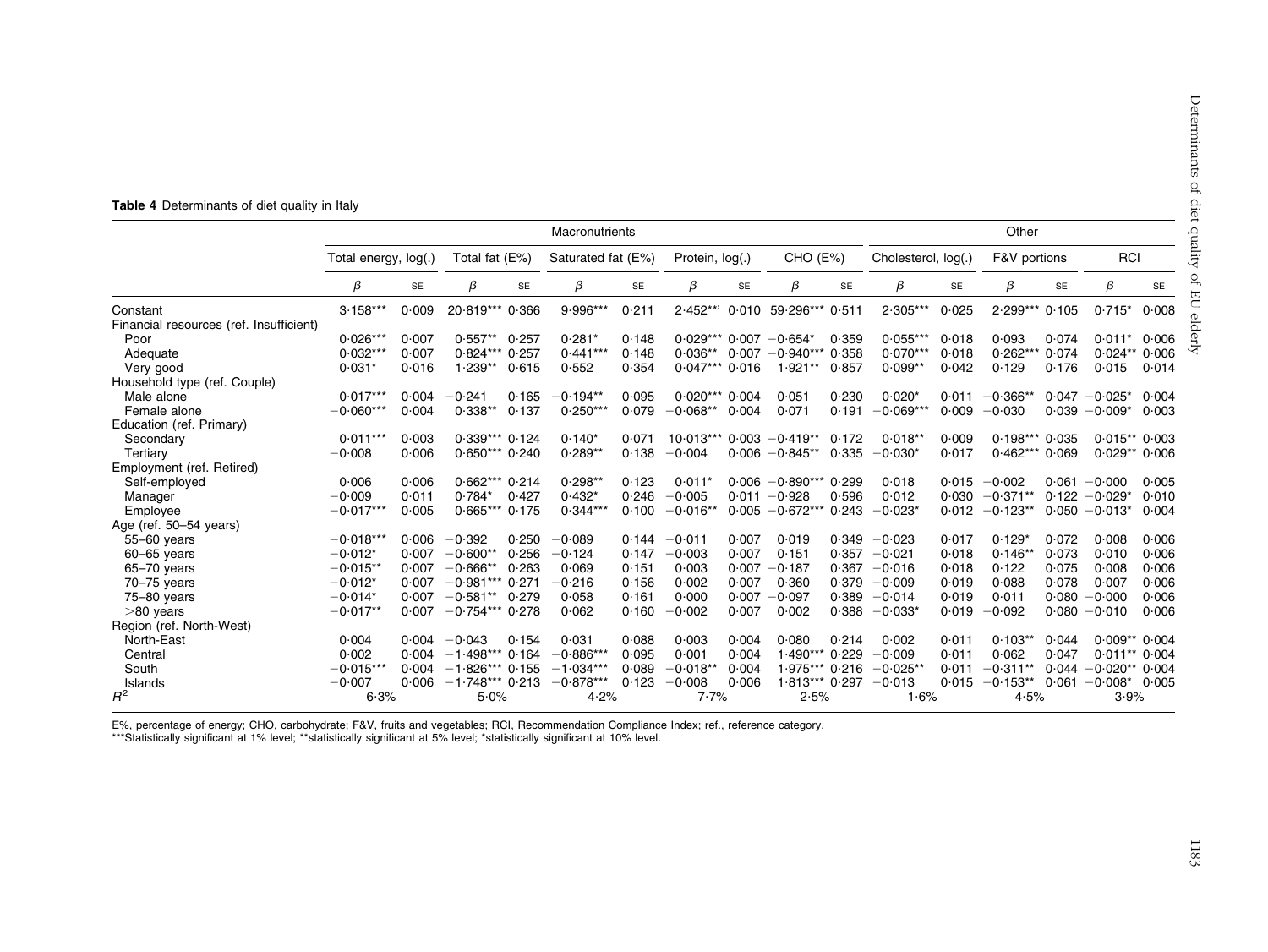|                               |                      |           |                |           | Macronutrients     |       |                 |           | Other       |           |                     |       |                |           |                 |           |             |           |               |       |
|-------------------------------|----------------------|-----------|----------------|-----------|--------------------|-------|-----------------|-----------|-------------|-----------|---------------------|-------|----------------|-----------|-----------------|-----------|-------------|-----------|---------------|-------|
|                               | Total energy, log(.) |           | Total fat (E%) |           | Saturated fat (E%) |       | Protein, log(.) |           | CHO (E%)    |           | Cholesterol, log(.) |       | Sodium, log(.) |           | Calcium, log(.) |           | F&V, log(.) |           | DQI           |       |
|                               | B                    | <b>SE</b> | β              | <b>SE</b> | ß                  | SE    | ß               | <b>SE</b> | $\beta$     | <b>SE</b> | B                   | SE    | ß              | <b>SE</b> | B               | <b>SE</b> | ß           | <b>SE</b> | ß             | SE    |
| Constant                      | $-0.380$             | 0.318     | $0.238***$     | 0.041     | $0.098***$         | 0.021 | $-3.860***$     | 0.330     | $0.578***$  | 0.043     | $-2.750***$         | 0.372 | $-0.980*$      | 0.560     | $-0.070$        | 0.348     | $-3.390***$ | 0.359     | 123-200***    | 6.875 |
| Log (total expenditure/CU)    | $0.749***$           | 0.031     | $0.011***$     | 0.004     | $0.004**$          | 0.002 | $0.770***$      | 0.032     | $-0.010***$ | 0.004     | $0.787***$          | 0.036 | $0.821***$     | 0.054     | $0.648***$      | 0.034     | $0.867***$  | 0.035     | $-8.020**$    | 0.673 |
| Food share of expenditure     | 4.996***             | 0.171     | $0.058***$     | 0.022     | 0.008              | 0.011 | $5.039***$      | 0.179     | $-0.020$    | 0.023     | $5.282***$          | 0.202 | $4.880***$     | 0.299     | $4.280***$      | 0.187     | $4.526***$  | 0.191     | $-52.900***$  | 3.634 |
| Household type (ref. Couple)  |                      |           |                |           |                    |       |                 |           |             |           |                     |       |                |           |                 |           |             |           |               |       |
| Male alone                    | $0.121***$           | 0.037     | $-0.000$       | 0.004     | $-0.000*$          | 0.002 | $0.129***$      | 0.038     | 0.004       | 0.005     | $0.117***$          | 0.043 | 0.058          | 0.066     | 0.026           | 0.040     | $-0.110***$ | 0.042     | $-2.040**$    | 0.832 |
| Female alone                  | $0.119***$           | 0.028     | $-0.000$       | 0.003     | $-0.000$           | 0.001 | $0.087***$      | 0.029     | 0.006       | 0.003     | $0.139***$          | 0.032 | $-0.000$       | 0.050     | $0.118***$      | 0.030     | $0.195***$  | 0.031     | $-1.390*$     | 0.622 |
| Education (ref. Primary)      |                      |           |                |           |                    |       |                 |           |             |           |                     |       |                |           |                 |           |             |           |               |       |
| Secondary                     | 0.033                | 0.028     | $-0.000$       | 0.003     | $-0.000*$          | 0.001 | $0.059**$       | 0.029     | 0.003       | 0.003     | 0.011               | 0.033 | 0.046          | 0.050     | 0.055'          | 0.031     | $0.076**$   | 0.032     | 0.785         | 0.636 |
| Tertiarv                      | $-0.030$             | 0.031     | $-0.000$       | 0.004     | $-0.000***$        | 0.002 | $-0.030$        | 0.032     | $-0.000$    | 0.004     | $-0.060*$           | 0.036 | $-0.030$       | 0.056     | $-0.010$        | 0.034     | $0.090**$   | 0.035     | $1.785*$      | 0.700 |
| Social group (ref. Pensioner) |                      |           |                |           |                    |       |                 |           |             |           |                     |       |                |           |                 |           |             |           |               |       |
| Entrepreneur                  | 0.047                | 0.051     | $-0.000$       | 0.006     | 0.001              | 0.003 | 0.039           | 0.052     | 0.007       | 0.007     | 0.056               | 0.059 | 0.051          | 0.090     | 0.050           | 0.056     | 0.028       | 0.057     | 0.773         | 1.131 |
| White collar                  | $-0.050$             | 0.041     | $-0.000$       | 0.005     | 0.002              | 0.002 | $-0.060$        | 0.042     | 0.003       | 0.005     | $-0.150***$         | 0.048 | $-0.070$       | 0.073     | $-0.080*$       | 0.045     | $-0.050$    | 0.046     | 1.164         | 0.918 |
| Blue collar                   | 0.052                | 0.046     | 0.007          | 0.006     | 0.002              | 0.003 | 0.006           | 0.048     | $-0.000$    | 0.006     | $-0.000$            | 0.054 | 0.047          | 0.082     | 0.003           | 0.050     | $-0.040$    | 0.052     | $-1.110$      | 1.034 |
| Other                         | $0.165***$           | 0.062     | $-0.000$       | 0.008     | $-0.000$           | 0.004 | $0.147**$       | 0.064     | 0.001       | 0.008     | $0.123*$            | 0.072 | $0.327***$     | 0.111     | $0.145**$       | 0.067     | 0.072       | 0.070     | $-0.380$      | 1.390 |
| Age (ref. 50-54 years)        |                      |           |                |           |                    |       |                 |           |             |           |                     |       |                |           |                 |           |             |           |               |       |
| 55-60 years                   | 0.047                | 0.040     | 0.002          | 0.005     | $-0.000$           | 0.002 | 0.018           | 0.042     | $-0.000$    | 0.005     | $-0.040$            | 0.047 | 0.054          | 0.072     | 0.026           | 0.044     | 0.057       | 0.046     | 0.500         | 0.912 |
| $60 - 65$ years               | $0.106**$            | 0.043     | 0.001          | 0.005     | $-0.000$           | 0.002 | 0.067           | 0.045     | 0.003       | 0.005     | $-0.020$            | 0.050 | 0.097          | 0.077     | 0.037           | 0.047     | $0.148**$   | 0.049     | 1.064         | 0.968 |
| $65 - 70$ years               | $0.149***$           | 0.050     | $-0.000$       | 0.006     | $-0.000$           | 0.003 | $0.094*$        | 0.052     | 0.007       | 0.006     | 0.065               | 0.059 | 0.161          | 0.090     | $0.106*$        | 0.055     | $0.185**$   | 0.057     | 1.499         | 1.129 |
| 70-75 years                   | $0.184***$           | 0.053     | $-0.000$       | 0.006     | 0.000              | 0.003 | $0.128*$        | 0.055     | 0.008       | 0.007     | 0.016               | 0.062 | $0.195**$      | 0.094     | $0.145**$       | 0.058     | 0.093       | 0.060     | 1.711         | 1.191 |
| 75-80 years                   | $0.110*$             | 0.057     | $-0.010*$      | 0.007     | $-0.000$           | 0.003 | 0.017           | 0.058     | $0.022***$  | 0.007     | $-0.060$            | 0.066 | 0.057          | 0.101     | 0.024           | 0.062     | 0.020       | 0.064     | $3.251*$      | 1.271 |
| $>80$ years                   | $0.143**$            | 0.058     | 0.000          | 0.007     | 0.004              | 0.003 | 0.011           | 0.060     | $0.014*$    | 0.008     | $-0.050$            | 0.068 | 0.080          | 0.104     | 0.014           | 0.064     | $-0.130**$  | 0.066     | 1.827         | 1.307 |
| Year (ref. 2007)              |                      |           |                |           |                    |       |                 |           |             |           |                     |       |                |           |                 |           |             |           |               |       |
| 2006                          | $-0.150***$          | 0.023     | $0.006**$      | 0.003     | $0.006***$         | 0.001 | $-0.120***$     | 0.024     | $-0.01***$  | 0.003     | $-0.180***$         | 0.027 | $-0.060$       | 0.041     | $-0.050**$      | 0.025     | $-0.120***$ | 0.026     | 0.422         | 0.518 |
| Quarter (ref. Quarter 4)      |                      |           |                |           |                    |       |                 |           |             |           |                     |       |                |           |                 |           |             |           |               |       |
| Quarter 1                     | $0.068**$            | 0.031     | $-0.000*$      | 0.004     | $-0.000**$         | 0.002 | $0.074**$       | 0.032     | 0.007'      | 0.004     | 0.015               | 0.035 | 0.086          | 0.055     | $0.074**$       | 0.033     | $0.096***$  | 0.034     | $1.401**$     | 0.686 |
| Quarter 2                     | 0.037                | 0.029     | $-0.000*$      | 0.003     | $-0.000***$        | 0.001 | 0.009           | 0.030     | $0.011***$  | 0.004     | $-0.050*$           | 0.034 | $0.112**$      | 0.052     | 0.000           | 0.032     | 0.020       | 0.033     | $1.262*$      | 0.659 |
| Quarter 3                     | $0.095***$           | 0.030     | $-0.010***$    | 0.003     | $-0.000**$         | 0.002 | 0.041           | 0.031     | $0.013***$  | 0.004     | $-0.010$            | 0.035 | $0.162***$     | 0.054     | $0.062*$        | 0.033     | 0.050       | 0.034     | $1.740*$      | 0.678 |
| Region (ref. South)           |                      |           |                |           |                    |       |                 |           |             |           |                     |       |                |           |                 |           |             |           |               |       |
| West                          | $-0.010$             | 0.027     | $-0.000$       | 0.003     | 0.001              | 0.001 | $-0.040$        | 0.028     | 0.004       | 0.003     | $-0.010$            | 0.031 | $-0.120**$     | 0.048     | $-0.010$        | 0.029     | 0.023       | 0.030     | 0.065         | 0.608 |
|                               | $-0.000$             | 0.032     | $-0.010***$    | 0.004     | $-0.000$           | 0.002 | $-0.000$        | 0.033     | 0.006       | 0.004     | 0.030               | 0.037 | $-0.080$       | 0.057     | 0.002           | 0.035     | $0.099***$  | 0.036     | 1.225'        | 0.720 |
| East<br>North                 | $-0.010$             | 0.037     | $-0.010***$    | 0.004     | $-0.000$           | 0.002 | 0.019           | 0.038     | 0.005       | 0.005     | $-0.010$            | 0.043 | $-0.060$       | 0.066     | 0.062           | 0.041     | $-0.000$    | 0.042     | $1.916**$     | 0.832 |
|                               | $-0.100$             | 0.066     | $-0.000$       | 0.008     | 0.002              |       | $-0.090$        | 0.069     | $-0.000$    |           |                     | 0.077 | $-0.190$       | 0.118     | $-0.100$        | 0.072     | 0.063       | 0.075     |               | 1.480 |
| Aland<br>$R^2$                | 27.0%                |           | 2.4%           |           | 2.1%               | 0.004 | 26.2%           |           | 3.1%        | 0.009     | 0.034<br>23.4%      |       | 12.6%          |           | 19.2%           |           | 27.8%       |           | 1.400<br>9.5% |       |

#### Table 5 Determinants of diet quality in Finland

E%, percentage of energy; CHO, carbohydrate; F&V, fruits and vegetables; DQI, Diet Quality Index; CU, consumption unit; ref., reference category.<br>\*\*\*Statistically significant at 1% level; \*\*statistically significant at 5%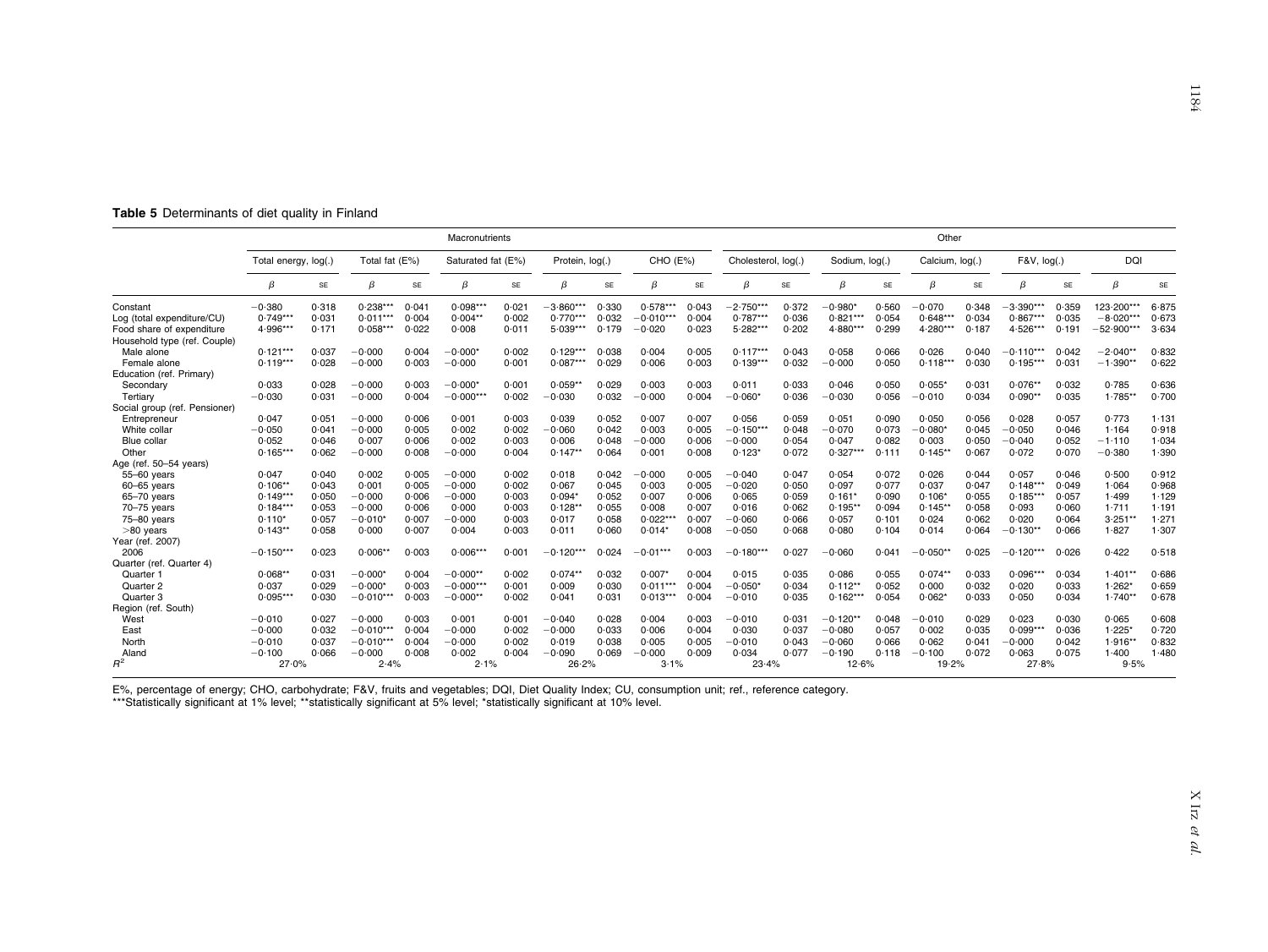#### <span id="page-8-0"></span>Table 6 Determinants of diet quality in Sweden

|                                                              |                          |                |                      |                | Macronutrients        |                    |                        |                  | Other             |                |                        |                      |                       |                 |                         |                |                        |                |                     |                |
|--------------------------------------------------------------|--------------------------|----------------|----------------------|----------------|-----------------------|--------------------|------------------------|------------------|-------------------|----------------|------------------------|----------------------|-----------------------|-----------------|-------------------------|----------------|------------------------|----------------|---------------------|----------------|
|                                                              | Total energy, log (.)    |                |                      | Total fat (E%) |                       | Saturated fat (E%) |                        | Protein, log (.) |                   | CHO (E%)       |                        | Cholesterol, log (.) |                       | Sodium, log (.) | Calcium, log (.)        |                | F&V, log(.)            |                | DQI                 |                |
|                                                              |                          | SE             | ß                    | <b>SE</b>      | ß                     | SE                 | ß                      | SE               | ß                 | <b>SE</b>      | ß                      | <b>SE</b>            |                       | <b>SE</b>       |                         | <b>SE</b>      | ß                      | <b>SE</b>      | ß                   | SE             |
| Constant<br>Difficulty in taking care of expenses (ref. Yes) | $7.485***$               | 0.072          | $34.406***$          | 1.477          | $13.457***$           | 0.772              | $4.080***$             | 0.083            | 40.806***         | 1.627          | $5.351***$             | 0.100                | $7.750***$            | 0.085           | $6.716***$              | 0.101          | $1.381***$             | 0.119          | $41.688***$         | 2.800          |
| No<br>Age (ref. 60-65 years)                                 | 0.0004                   | 0.034          | $-1.257*$            | 0.697          | $-0.648*$             | 0.364              | 0.01                   | 0.039            | $1.900**$         | 0.768          | $-0.040$               | 0.047                | $-0.028$              | 0.040           | $-0.061$                | 0.047          | 0.032                  | 0.056          | 1.789               | 1.323          |
| 65-70 years<br>70-75 years                                   | $0.051***$<br>$0.076***$ | 0.019<br>0.021 | $-0.269$<br>0.564    | 0.402<br>0.438 | $-0.057$<br>$0.556**$ | 0.210<br>0.229     | 0.033<br>$0.051**$     | 0.022<br>0.024   | 0.714<br>0.181    | 0.445<br>0.480 | $0.058**$<br>$0.071**$ | 0.027<br>0.029       | $0.047**$<br>$0.063*$ | 0.023<br>0.025  | $0.058**$<br>$0.138***$ | 0.027<br>0.030 | $-0.003$<br>$-0.0004$  | 0.033<br>0.035 | $-0.29$<br>$-1.121$ | 0.773<br>0.836 |
| 75-80 years                                                  | $0.085***$               | 0.023          | 0.329                | 0.479          | $0.551**$             | 0.250              | 0.040                  | 0.026            | $0.983*$          | 0.527          | $0.054*$               | 0.032                | $0.050*$              | 0.027           | $0.130***$              | 0.033          | 0.017                  | 0.039          | $-0.721$            | 0.912          |
| Sex (ref. Male)<br>Female                                    | $-0.228***$              | 0.016          | $-3.040***$          | 0.329          | $-0.987***$           | 0.172              | $-0.162***$            | 0.018            | $4.122***$        | 0.363          | $-0.209***$            | 0.022                | $0.246***$            | 0.019           | $-0.106***$             | 0.022          | $0.236***$             | 0.026          | 7.232***            | 0.629          |
| Education (ref. University)                                  |                          |                |                      |                |                       |                    |                        |                  |                   |                |                        |                      |                       |                 |                         |                |                        |                |                     |                |
| High school                                                  | $-0.059***$              | 0.016          | 0.552                | 0.343          | $0.390**$             | 0.179              | $-0.054***$            | 0.019            | $-0.113$          | 0.378          | $-0.027$               | 0.023                | $-0.042*$             | 0.019           | $-0.072***$             | 0.023          | $-0.081***$            | 0.028          | $-0.617$            | 0.656          |
| Elementary                                                   | $-0.016$                 | 0.028          | $1.930***$           | 0.577          | $1.183***$            | 0.302              | $-0.008$               | 0.032            | 0.046             | 0.634          | 0.015                  | 0.039                | 0.019                 | 0.033           | $-0.020$                | 0.040          | $-0.119**$             | 0.047          | $-2.191**$          | 1.105          |
| Civil status (ref. Married)                                  |                          |                |                      |                |                       |                    |                        |                  |                   |                |                        |                      |                       |                 |                         |                |                        |                |                     |                |
| Unmarried<br>Widow/er                                        | $-0.017$<br>$-0.070***$  | 0.021<br>0.026 | $-0.445$<br>$-0.119$ | 0.433<br>0.526 | 0.023<br>0.035        | 0.226<br>0.275     | $-0.004$<br>$-0.081**$ | 0.024<br>0.029   | $0.827*$<br>0.672 | 0.480<br>0.579 | $-0.008$<br>$-0.067$   | 0.029<br>0.035       | 0.006<br>$-0.086*$    | 0.025<br>0.030  | $-0.036$<br>$-0.092*$   | 0.029<br>0.036 | $-0.089**$<br>$-0.079$ | 0.035<br>0.043 | $-0.832$<br>1.003   | 0.826<br>1.006 |
| Divorced                                                     | $-0.024$                 | 0.022          | $-0.732$             | 0.461          | $-0.335$              | 0.241              | $-0.007$               | 0.026            | $1.583***$        | 0.509          | $-0.025$               | 0.031                | $-0.037$              | 0.026           | 0.044                   | 0.031          | 0.004                  | 0.038          | 0.399               | 0.886          |
| Living dependency (ref. Independent)                         |                          |                |                      |                |                       |                    |                        |                  |                   |                |                        |                      |                       |                 |                         |                |                        |                |                     |                |
| Dependent                                                    | 0.227                    | 0.219          | 2.281                | 4.431          | 1.351                 | 2.315              | 0.232                  | 0.249            | 1.429             | 4.861          | 0.277                  | 0.301                | 0.163                 | 0.257           | 0.224                   | 0.306          | 0.319                  | 0.509          | $-4.018$            | 8.447          |
| Living alone (ref. No)                                       |                          |                |                      |                |                       |                    |                        |                  |                   |                |                        |                      |                       |                 |                         |                |                        |                |                     |                |
| Yes                                                          | 0.018                    | 0.015          | $-0.076$             | 0.310          | 0.056                 | 0.162              | 0.027                  | 0.017            | 0.242             | 0.342          | 0.036'                 | 0.021                | 0.021                 | 0.018           | 0.024                   | 0.021          | $-0.012$               | 0.025          | $-0.541$            | 0.594          |
| Social group (ref. Blue collar)                              |                          |                |                      |                |                       |                    |                        |                  |                   |                |                        |                      |                       |                 |                         |                |                        |                |                     |                |
| White collar                                                 | $-0.006$                 | 0.022          | $-0.659$             | 0.450          | $-0.240$              | 0.236              | $-0.004$               | 0.025            | $-0.628$          | 0.499          | 0.015                  | 0.030                | $-0.022$              | 0.026           | 0.010                   | 0.031          | $-0.004$               | 0.036          | $2.319***$          | 0.860          |
| Entrepreneur                                                 | $-0.015$                 | 0.031          | $-0.665$             | 0.644          | $-0.098$              | 0.336              | $-0.0005$              | 0.036            | $-1.417*$         | 0.710          | 0.022                  | 0.043                | $-0.039$              | 0.037           | $-0.007$                | 0.044          | $-0.023$               | 0.052          | $2.219*$            | 1.227          |
| $R^2$                                                        | 14.5%                    |                | 6.9%                 |                | 4.6%                  |                    | 7.0%                   |                  | 10.8%             |                | 7.0%                   |                      | 12.3%                 |                 | 4.3%                    |                | 5.8%                   |                | 9.5%                |                |

E%, percentage of energy; CHO, carbohydrate; F&V, fruits and vegetables; DQI, Diet Quality Index; CU, consumption unit; ref., reference category.

\*\*\*Statistically significant at 1% level; \*\*statistically significant at 5% level; \*statistically significant at 10% level; coefficients of regional dummy variables not reported.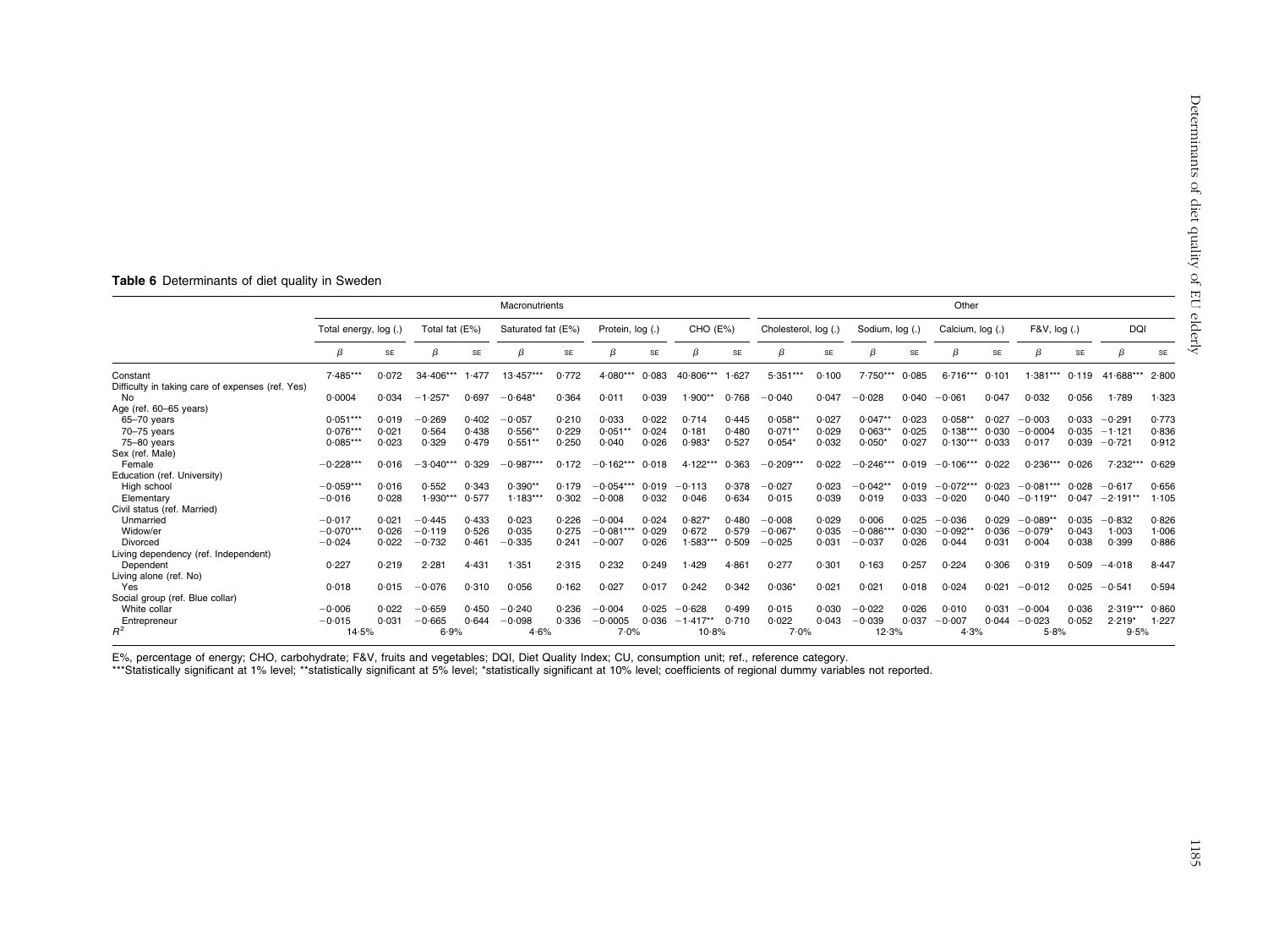The statistical results also establish that, once income and education are controlled for, the socio-professional status of the elderly does not correlate with diet quality in a clear manner. In the UK, active managers adopt relatively healthier diets than pensioners, but there is no statistically significant difference in diet quality between pensioners and the other socio-professional categories (employees, self-employed). Besides, a different relationship is observed in the Italian sample, where managers are found to choose diets of relatively poorer quality than pensioners. For Finland, none of the coefficients of the four dummy variables describing the socioprofessional status of the household is significant. The results of the regression models for the Swedish sample are interpreted slightly differently as the socioprofessional status describes the situation of the elderly person prior to retirement, with blue collar workers used as the reference group. It is found there that the elderly belonging to the white collar and entrepreneur categories make healthier food choices than those in the blue collar category.

The regression models indicate that in three of the four countries studied, household structure correlates significantly with diet quality: the elderly living alone make relatively less healthy food choices than elderly couples. The result is explained by different aspects of the diets in the three samples, with only the larger consumption of protein by those living alone showing consistency across the three countries. In Sweden, diet quality of those living alone is also found to be relatively poorer, but the effect is small and not statistically significant.

The impact of gender is most easily assessed in the Swedish sample because of the individual (rather than household) nature of the data and it is found that women make healthier food choices than men, the difference in diet quality score between the two groups being both large and statistically significant. This is explained by better nutrition in almost all dimensions of the DQI for women than for men: better macronutrient mix of the energy ingested (relatively more carbohydrate and less fat and saturated fat for women), lower intakes of cholesterol and sodium, as well as greater intakes of fruits and vegetables. The effect of gender is not systematically measurable in the data sets for the UK, Finland, and Italy, but valuable insights can nevertheless be derived by comparing the coefficients of the dummy variables for men living alone and women living alone. In all three cases, and in line with the Swedish results, this comparison leads to the conclusion that men make less healthy food choices than women. The reasons vary but, overall, there is evidence that, relative to men, elderly females tend to consume less protein, cholesterol and sodium while deriving a larger share of their energy from carbohydrate and consuming more fruits and vegetables.

Age is not statistically significant in explaining diet quality in the British, Italian and Swedish samples. In the Finnish case, the relationship with age is not very robust either, as only the coefficient corresponding to the 75–80 years age range is significant, and we can conclude overall a limited influence of age on the healthiness of the food choices made by the elderly.

[Tables 3](#page-4-0)–[6](#page-8-0) also provide information about the effect of some general control variables on diet quality. First, in all three countries where the nature of the data permits the analysis of potential regional effects, these are found to be significant. Hence, diets in the northern and eastern regions of Finland are found to be significantly healthier than in the south of the country; in Italy, the analysis indicates relatively better diets in the North-East and Central regions, and relatively more unhealthy food choices among the elderly in the South. In the UK, the diets of the elderly in London, the South-East, West Midlands, Scotland and Northern Ireland are relatively healthier than the diets adopted by the elderly in the North East. Next, the influence of seasonality is not found to be significant in the UK, but in Finland the elderly appear to make food choices of relatively poorer nutritional quality during the fourth quarter of the year. Finally, in an attempt to detect potential structural changes in food preferences among the elderly, the influence of the year of data collection is analysed. In Finland, once accounting for the other sociodemographic variables, no such fundamental difference in diet quality is found between the two rounds of the survey (1998 and 2006). In the UK, the elderly adopt relatively less healthy diets in 2007 than in 2006, but the short time span separating the two rounds of the survey does not allow us to conclude that the difference reflects a fundamental, continuous and worrying evolution.

The robustness of the results has been assessed by estimating different specifications of the model, as reported in the Appendix in the case of the Finnish model. Given the rather unexpected result of a negative relationship between resource availability and diet quality, we used several proxies to measure the former: total consumption expenditure per consumption unit and share of expenditure allocated to food (baseline model); total income per consumption unit (income model); and total expenditure alone (expenditure only model). In addition, the sample was also restricted by raising the age limit of eligible individuals to  $65$  years  $(65 + \text{model})$ and a model controlling for total energy intake per capita was also estimated (energy model). Although the explanatory power of the model varies a great deal across specifications, most results appear robust and, in particular, resource availability is found to affect diet quality negatively for all the variants of the Finnish model. The sensitivity analysis for other countries was less thorough because of data limitations – for instance, there is no income variable in any of the other data sets – but confirmed overall the robustness of the results.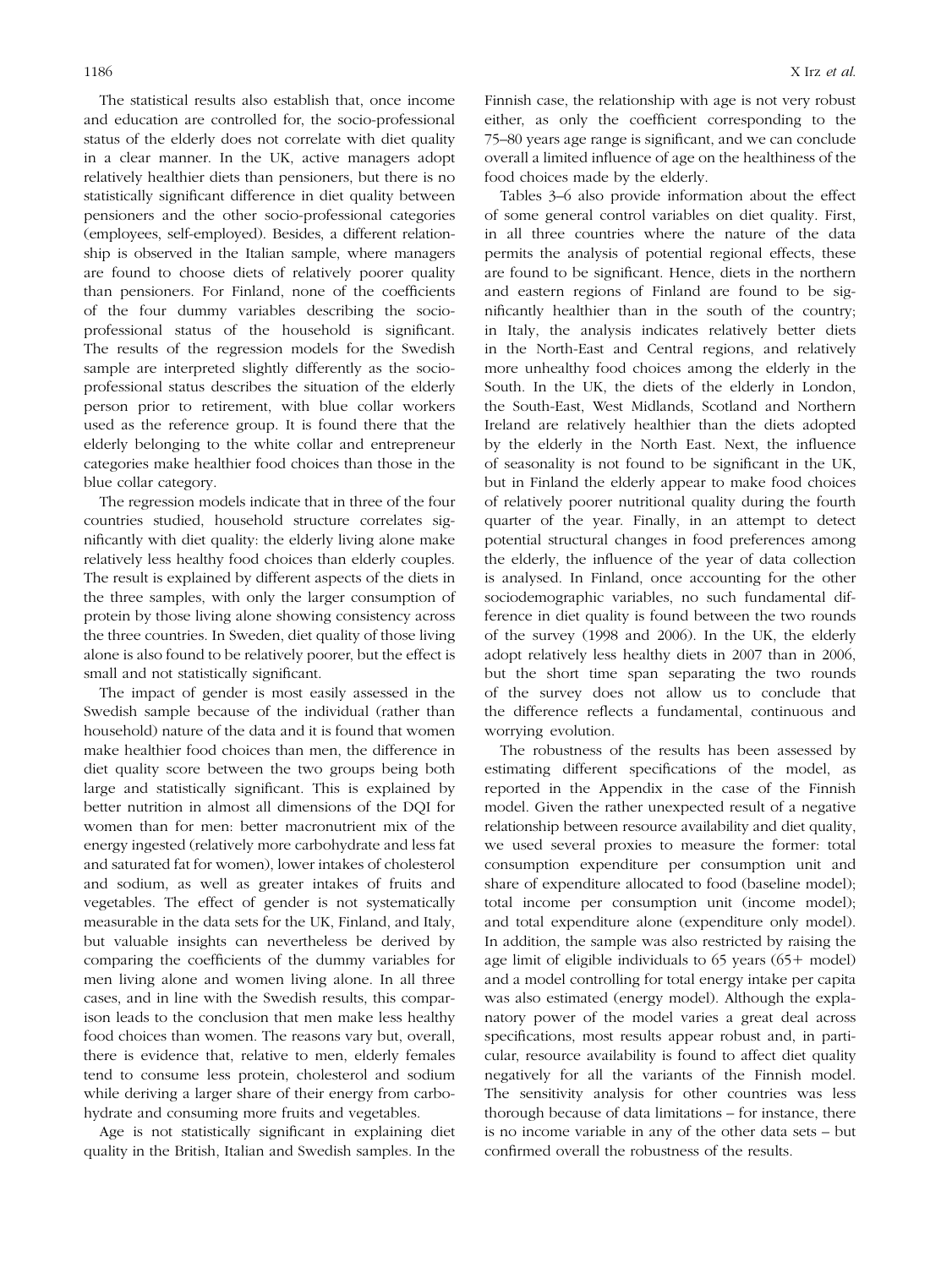#### Discussion and conclusion

The finding that the variables resource availability and preference for food either influence diet quality negatively (in the case of the UK and Finland) or in a nonsignificant or non-linear way (in the case of Italy and Sweden) stands in sharp contrast with the predominant view in the public health literature that many individuals have few options but to make unhealthy food choices because of limited resources. Although not specifically for the elderly, this idea is for instance articulated by Drewnowski and Darmon<sup> $(15)$ </sup>, who consider that obesity in the USA is largely an economic issue explained by growing disparities in income, the declining value of the minimum wage and the relatively low price of energydense but nutrient-poor foods compared with healthier alternatives. According to that logic, and given that the elderly in industrialised countries tend to have lower incomes and face a greater risk of relative poverty than the rest of the population, one would expect financial resources to influence diet quality positively among the elderly, but our analysis does not support that proposition. Instead, the empirical findings related to the resource availability, preference for food and even education variables appear more consistent with the view that poor diet quality among the elderly represents a 'challenge of affluence', as proposed by Offer $(16)$  to describe the disorders of self-control and lack of rationality of the choices that accompany growing prosperity.\*

Albeit unexpected, this conclusion is rather encouraging regarding the potential of specific public health policies, as opposed to general economic ones, to improve the nutritional health of the elderly population. In particular, if poor diet quality results from the elderly's inability to appreciate the future benefits of healthy food choices, informational measures explaining those benefits more clearly may be successful in improving diet healthiness. This remains a hypothesis requiring further examination, however, because the data do not provide any measure of nutritional knowledge of the surveyed individuals.

We also note that other empirical results reported in the literature are consistent with a non-positive relationship between nutritional health and economic resources. For example, Cawley et  $al^{(18)}$  $al^{(18)}$  $al^{(18)}$  used a natural experiment to conclude that income had no effect on the weight of elderly Americans. For the general US population, Variyam and Blaylock $(19)$  found that income was negatively associated with diet quality after controlling for other sociodemographic variables because of a link between income and preferences for convenience foods, dining out and more expensive, fat-rich foods. For the same US popula-tion, Popkin et al.<sup>[\(20\)](#page-11-0)</sup> compared dietary surveys from 1965 and 1996 to conclude the absence of any consistent and significant effect of income on diet quality. Less surprising because of the lower development level of the country, Du et al.<sup>[\(21\)](#page-11-0)</sup> found that rapid economic growth in China adversely affected diet quality. While these findings do not relate specifically to elderly Europeans, they point to the plausibility of our conclusion regarding the non-positive effect of resource availability on diet quality.

The estimations also support the view that food choices are largely set in those over the age of 50 years, perhaps as the result of habits contracted throughout life. In particular, retirement does not come out in the data as a major life event which, perhaps because of its impact on social networks or the opportunity cost of time, brings about a structural change in the elderly's food choices. Further, the fact that the age variable does not explain diet quality much suggests that the physiological and functional changes normally associated with ageing (e.g. changes in gustatory and olfactory functions, masticatory efficiency and mobility) cannot be regarded as the main drivers of diet quality among the elderly, at least at the population level.

If food choices and diet quality appear to be fairly stable in the over-50s age group, the analysis also reveals great inter-individual heterogeneity which is only partially explained by socio-economic variables. The finding that educational level, being a female and not living alone are positively associated with diet quality is largely in line with previous studies. For instance, in a European context, the Swedish case study of Gustavsson and Sidenvall<sup>(22)</sup> found that women living alone were more likely to simplify meals and, as a result, adopt diets of relatively poor quality. Meanwhile, the UK study of Donkin et al.<sup>[\(23\)](#page-11-0)</sup> concluded that the salient question to explain intakes of fruits and vegetables was 'is there a woman in the household?' Although few studies have investigated the influence of education on the food choices of the elderly, our findings are also consistent with the robust 'education gradient', which describes the positive relationship between education and health for the general population<sup> $(24)$ </sup>.

Finally, it is important to point to some limitations of the study. The secondary data sets did not provide information on some potentially important determinants of food choices and diet quality, which were consequently omitted from the analysis. For instance, it is difficult to conclude whether availability and access to healthy foods are important drivers of diet quality among the EU elderly, although the evidence related to the seasonality and age variables suggests, indirectly, otherwise. More serious is the omission of health status, which influences food choices and diet quality, as with diabetics urged by their physician to make specific dietary adjustments in order to manage their disease. Although some of the data included information on health status, the variable was nevertheless omitted because it is itself influenced by diet quality and therefore cannot be treated as an ordinary variable in multivariate regression analysis.<sup>†</sup> While possible,

<sup>\*</sup> This view is summarised and extended in the book review of Oswald

 $\dagger$  Otherwise the results are subject to the 'ecological fallacy'<sup>[\(25\)](#page-11-0)</sup>.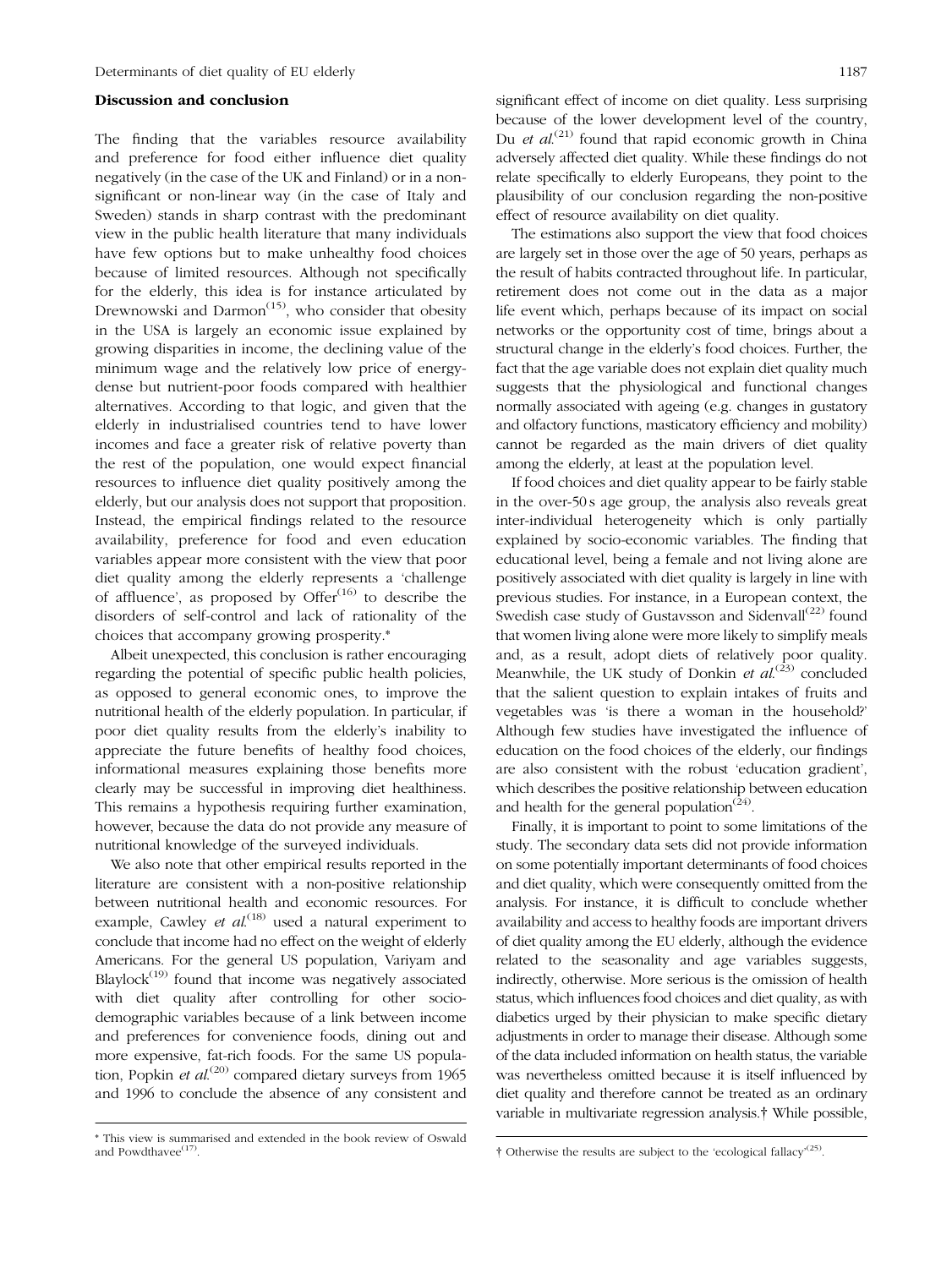<span id="page-11-0"></span>statistical modelling of the bidirectional causal relationship between diet quality and health is difficult and left to further research.

#### Acknowledgements

Sources of funding: The research leading to these results has received funding from the Seventh Framework Programme (FP7/2007-2013) under grant agreement no. 266486 (NU-AGE project entitled 'New dietary strategies addressing the specific needs of elderly population for a healthy ageing in Europe'). Conflicts of interest: None. Ethics: Ethical approval was not required. Authors' contributions: The study was originally conceived by X.I., M.M. and W.B.T. X.I., N.K., M.M., L.M., G.N., W.B.T., W.X. and G.Z. contributed to the data mapping exercise. Data analysis was carried out by: N.K. and X.I. jointly for Finland; L.M. and M.M. for Italy; W.X., L.F. and B.S. for Sweden; G.Z., W.B.T. and G.N. for the UK. The common model was defined during a workshop involving X.I., M.M., G.N., W.B.T. and G.Z. X.I. wrote the first draft of the paper and modified it after receiving comments from all authors. X.I., M.M. and W.B.T. handled the first revision of the paper. Acknowledgements: The authors would like to thank other NU-AGE partners for the comments that they received on a preliminary version of the paper presented at the 2012 project annual meeting. Comments from two anonymous referees are gratefully acknowledged.

#### References

- 1. Lanzieri G (2011) The greying of the baby boomers. A century-long view of ageing in European populations. Population and social conditions. Stat Focus 23, 1–11.
- 2. Bonneux L, Van der Gaag N, Bijwaard G et al. (2012) Demographic epidemiologic projections of long-term care needs in selected European countries: Germany, Spain, the Netherland and Poland. European Network of Economic Policy Research Institutes, ENEPRI Policy Brief no. 8, February 2012; available at http://aei.pitt.edu/33554/
- 3. Horwath CC (2002) Nutrition and ageing. In Essentials of Human Nutrition, 2nd ed., pp. 551–565 [J Mann and AS Truswell editors]. New York: Oxford University Press.
- 4. Office of National Statistics (2012) What are the Chances of Surviving to Age 100? Statistical Bulletin, 26 March 2012. Newport: Office of National Statistics.
- 5. Christensen K, Doblhammer G, Rau R et al. (2009) Ageing populations: the challenges ahead. Lancet 374, 1196–1208.
- Office of National Statistics (2011) Health Expectancies at Birth and at Age 65 in the United Kingdom, 2007–2009,

Statistical Bulletin, 31 August 2011. Newport: Office of National Statistics.

- 7. Shankar B, Srinivasan CS & Irz X (2008) World Health Organization dietary norms: a quantitative evaluation of potential consumption impacts in the United States, United Kingdom and France. Rev Agric Econ 30, 151-175.
- 8. Thiele S, Mensik GBM & Beitz R (2004) Determinants of diet quality. Public Health Nutr 7, 29–37.
- 9. Kant AK (1996) Indexes of overall diet quality: a review. J Am Diet Assoc 96, 785–791.
- 10. Waijers PM, Feskens EJ & Ocke´ MC (2007) A critical review of predefined diet quality scores. Br J Nutr 97, 219–231.
- 11. Patterson RE, Haines PS & Popkin BM (1994) Diet quality index: capturing a multidimensional behavior. *J Am Diet* Assoc 94, 57–64.
- 12. Mazzocchi M, Brasili C & Sandri E (2008) Trends in dietary patterns and compliance with World Health Organization recommendations: a cross-country analysis. Public Health Nutr 11, 535–540.
- 13. Behrman JR (1995) Household Behaviour and Micronutrients: What We Know and What We Don't Know. Working Papers on Agricultural Strategies for Micronutrients no. 2. Washington, DC: IFPRI.
- 14. Liu Y & Shankar B (2007) Will rising household incomes solve China's micronutrient deficiency problems? Econ Bull 15,  $1-14$ .
- 15. Drewnowski A & Darmon N (2005) The economics of obesity: dietary energy density and energy cost. Am J Clin Nutr 82, Suppl. 1, S265-S273.
- 16. Offer A (2006) The Challenge of Affluence: Self-Control and Well-Being in the United States and Britain Since 1950. Oxford: Oxford University Press.
- 17. Oswald AJ & Powdthavee N (2007) Obesity, unhappiness, and the challenge of affluence: theory and evidence. Book review of Offer, A. (2006). *Econ J* 117, F441-F459.
- 18. Cawley J, Moran J & Simon K (2009) The impact of income on the weight of elderly Americans. Health Econ 19, 979–993.
- 19. Variyam J & Blaylock J (1998) Unlocking the mystery between nutrition knowledge and diet quality. Food Rev 21, 21–28.
- 20. Popkin BM, Zizza C & Siega-Riz AM (2003) Who is leading the change? US dietary quality comparison between 1965 and 1996. Am J Prev Med 25, 1–8.
- 21. Du S, Mroz TA, Zhai F et al. (2004) Rapid income growth adversely affects diet quality in China – particularly for the poor! Soc Sci Med 59, 1505–1515.
- 22. Gustavsson K & Sidenvall B (2002) Food-related health perceptions and food habits among older women. J Adv Nurs 39, 164–173.
- 23. Donkin AJM, Johnson AE & Lilley JM (1998) Gender and living alone as determinants of fruit and vegetable consumption among the elderly living at home in urban Nottingham. Appetite 30, 39–51.
- 24. Cutler DM & Llera-Muney A (2010) Understanding differences in health behaviors by education. *J Health Econ* 29, 1–28.
- 25. Piantadosi S, Byar DP & Green SB (1988) The ecological fallacy.  $Am J$  Epidemiol  $127$ , 893-904.